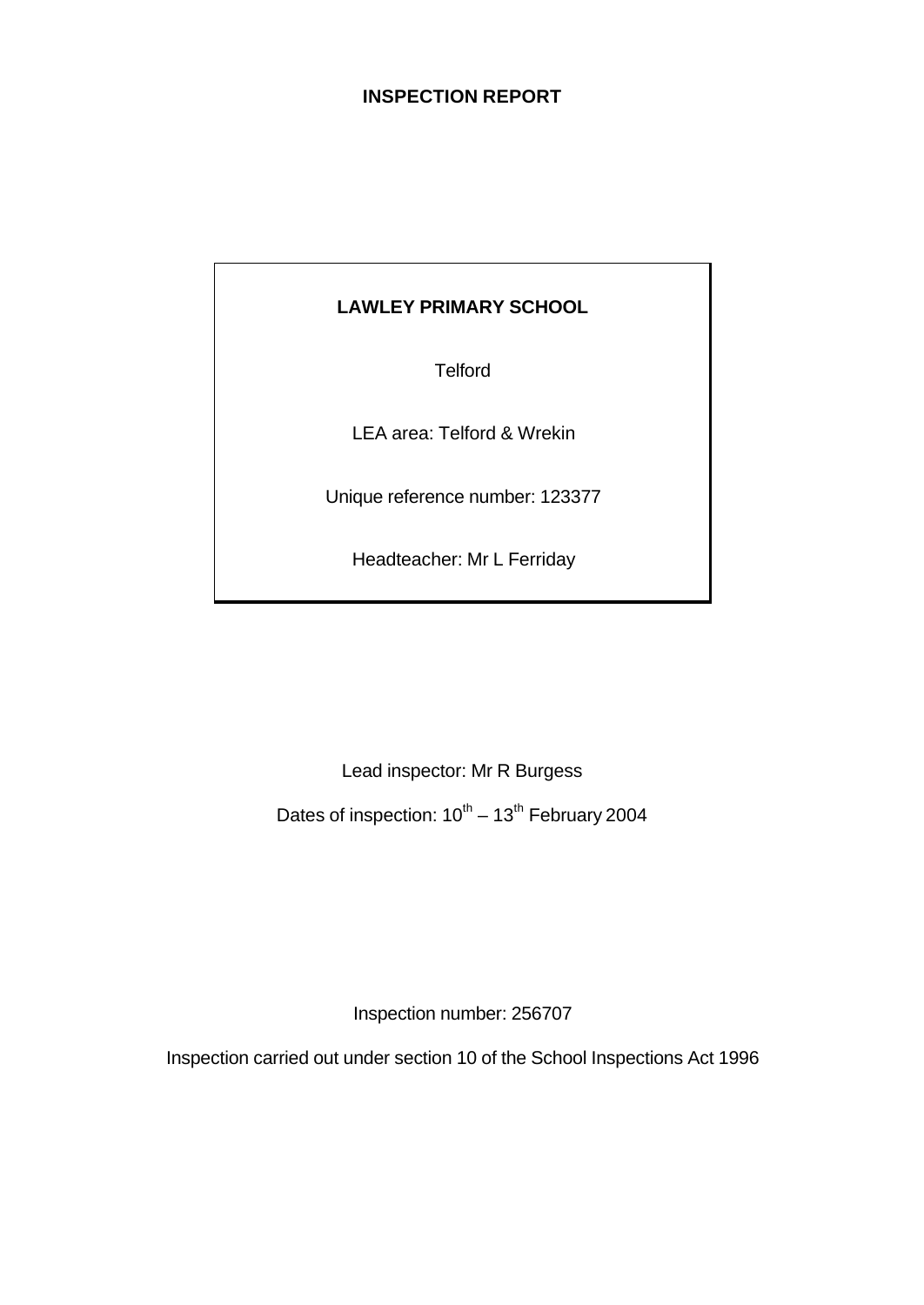### Crown copyright 2004

This report may be reproduced in whole or in part for non-commercial educational purposes, provided that all extracts quoted are reproduced verbatim without adaptation and on condition that the source and date thereof are stated.

Further copies of this report are obtainable from the school. Under the School Inspections Act 1996, the school must provide a copy of this report and/or its summary free of charge to certain categories of people. A charge not exceeding the full cost of reproduction may be made for any other copies supplied.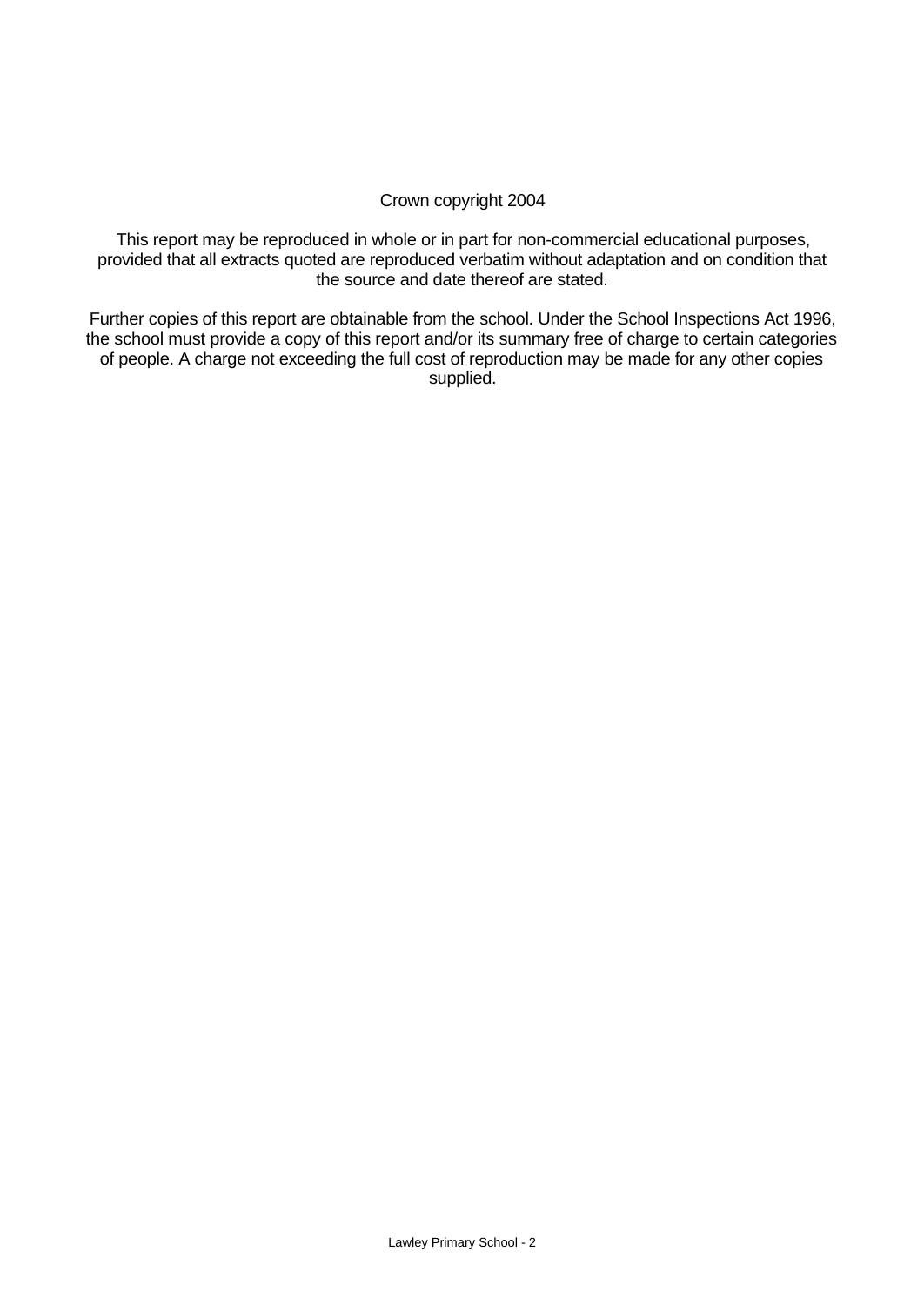# **INFORMATION ABOUT THE SCHOOL**

| Type of school:              | Primary                                              |
|------------------------------|------------------------------------------------------|
| School category:             | Community                                            |
| Age range of pupils:         | $4 - 11$ years                                       |
| Gender of pupils:            | Mixed                                                |
| Number on roll:              | 314                                                  |
| School address:              | <b>Off Arleston Lane</b><br>Lawley<br><b>Telford</b> |
| Postcode:                    | Shropshire<br>TF4 2PR                                |
| Telephone number:            | 01952 505833                                         |
| Fax number:                  | 01952 503303                                         |
| Appropriate authority:       | Governing body                                       |
| Name of chair of governors:  | Mrs R Standley                                       |
| Date of previous inspection: | 1 <sup>st</sup> June 1998                            |

# **CHARACTERISTICS OF THE SCHOOL**

The school is situated in Lawley to the south of Telford. It is bigger than most primary schools, with 314 pupils on roll, aged between four and eleven years. The school serves the immediate community but also admits pupils from a wider area and the local traveller community. The pupils come from a range of social backgrounds. There are a similar number of boys and girls. The school admits children to the reception class in the September or January after their fourth birthday. Children's attainment on entry is broadly average. The majority of pupils are from white ethnic backgrounds. There is one pupil with English as an additional language. Sixteen per cent of pupils have special educational needs, which is similar to the national average. There are two children with a statement of special educational need, which is below the national average. Seventeen pupils from the local traveller community attend the school. The number of pupils in receipt of free school meals is broadly average. Since the last inspection in 1998 the school has been involved in a number of initiatives including an Education Action Zone and also achieved Investor in People status in 2003.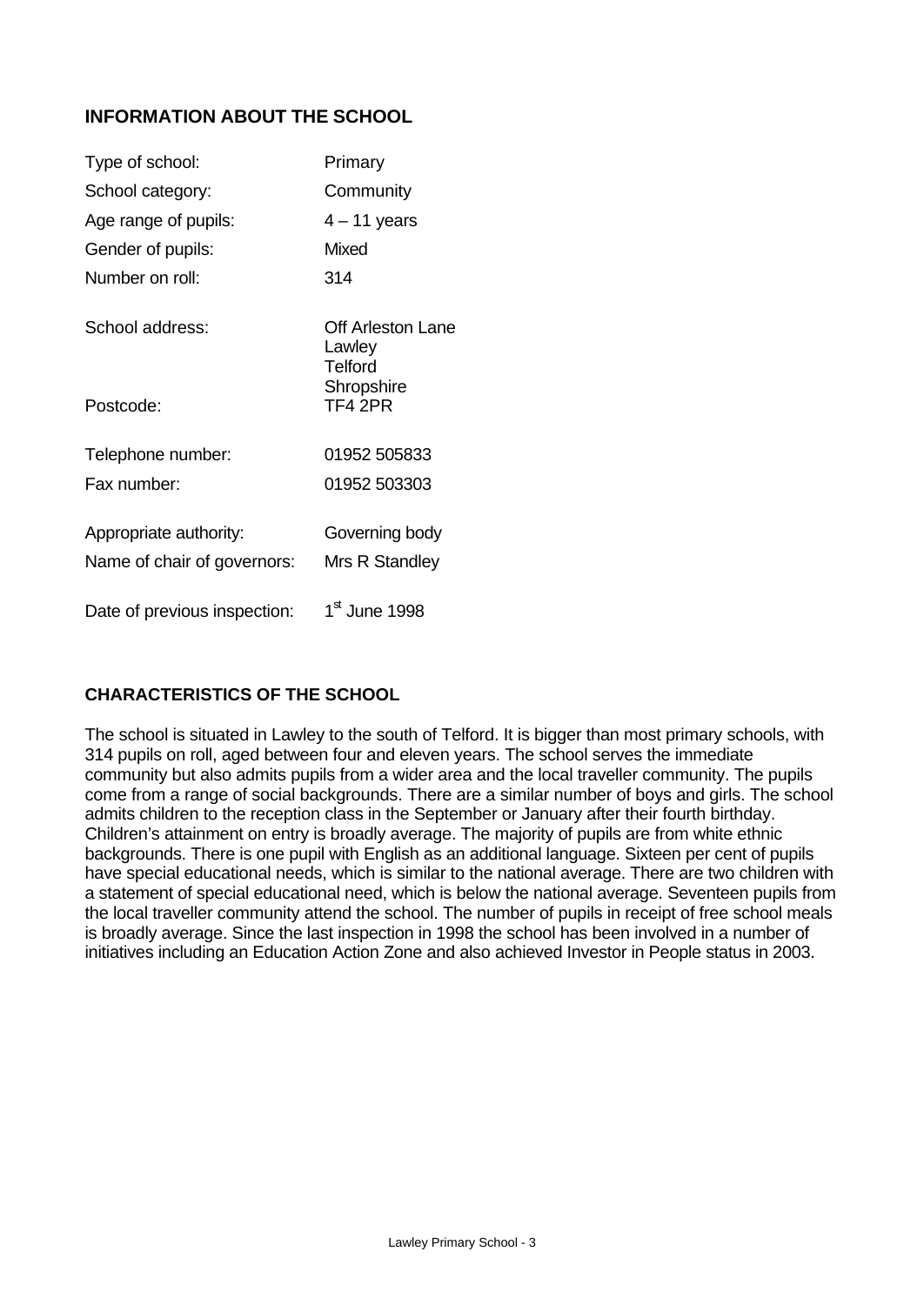# **INFORMATION ABOUT THE INSPECTION TEAM**

| Members of the inspection team |             |                | <b>Subject responsibilities</b>                       |
|--------------------------------|-------------|----------------|-------------------------------------------------------|
| 20950                          | R W Burgess | Lead inspector | Science                                               |
|                                |             |                | Geography                                             |
|                                |             |                | History                                               |
|                                |             |                | Personal, social, health education and<br>Citizenship |
| 9952                           | L Brock     | Lay inspector  |                                                       |
| 32283                          | D Goodchild | Team inspector | English                                               |
|                                |             |                | Information and communication technology              |
|                                |             |                | <b>Music</b>                                          |
|                                |             |                | Physical education                                    |
| 12394                          | C May       | Team inspector | <b>Mathematics</b>                                    |
|                                |             |                | Art and design                                        |
|                                |             |                | Design and technology                                 |
|                                |             |                | Religious education                                   |
|                                |             |                | <b>Foundation Stage</b>                               |

The inspection contractor was:

peakschoolhaus ltd Suite 17 BPS Business Centre Brake Lane Boughton **Newark** Nottinghamshire NG22 9HQ

Any concerns or complaints about the inspection or the report should be made initially to the inspection contractor. The procedures are set out in the leaflet *'Complaining about Ofsted Inspections'*, which is available from Ofsted Publications Centre (telephone 07002 637833) or Ofsted's website (www.ofsted.gov.uk).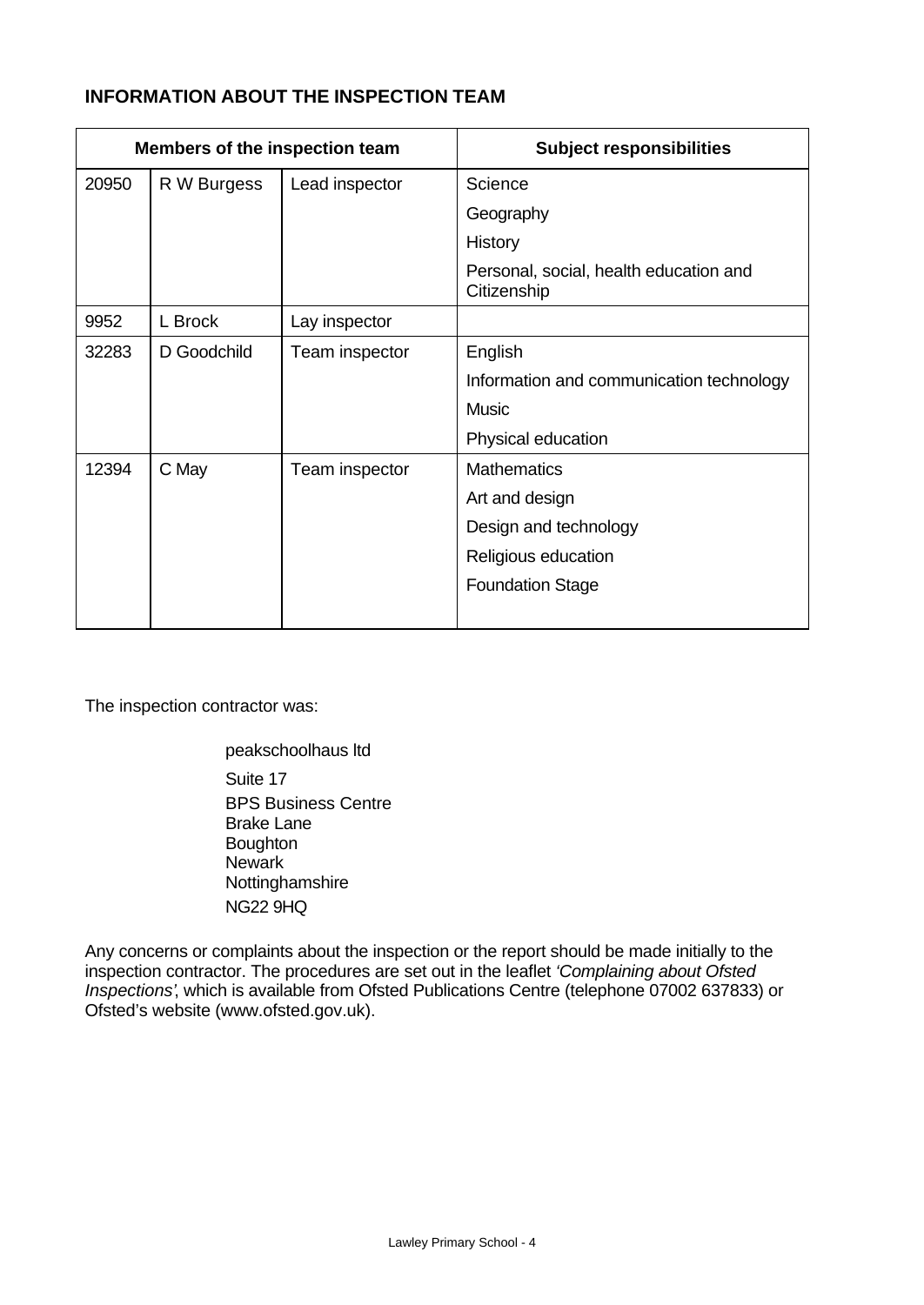# **REPORT CONTENTS**

|                                                                                                                                    | Page |
|------------------------------------------------------------------------------------------------------------------------------------|------|
| <b>PART A: SUMMARY OF THE REPORT</b>                                                                                               | 7    |
| <b>PART B: COMMENTARY ON THE MAIN INSPECTION FINDINGS</b>                                                                          | 9    |
| <b>STANDARDS ACHIEVED BY PUPILS</b>                                                                                                |      |
| Standards achieved in areas of learning and subjects                                                                               |      |
| Pupils' attitudes, values and other personal qualities                                                                             |      |
| <b>QUALITY OF EDUCATION PROVIDED BY THE SCHOOL</b>                                                                                 | 12   |
| Teaching and learning<br>The curriculum<br>Care, guidance and support<br>Partnership with parents, other schools and the community |      |
| <b>LEADERSHIP AND MANAGEMENT</b>                                                                                                   | 17   |
|                                                                                                                                    |      |
| <b>PART C: THE QUALITY OF EDUCATION IN AREAS OF LEARNING AND</b><br><b>SUBJECTS</b>                                                | 19   |
| AREAS OF LEARNING IN THE FOUNDATION STAGE                                                                                          |      |
| <b>SUBJECTS IN KEY STAGES 1 AND 2</b>                                                                                              |      |
| <b>PART D: SUMMARY OF THE MAIN INSPECTION JUDGEMENTS</b>                                                                           | 30   |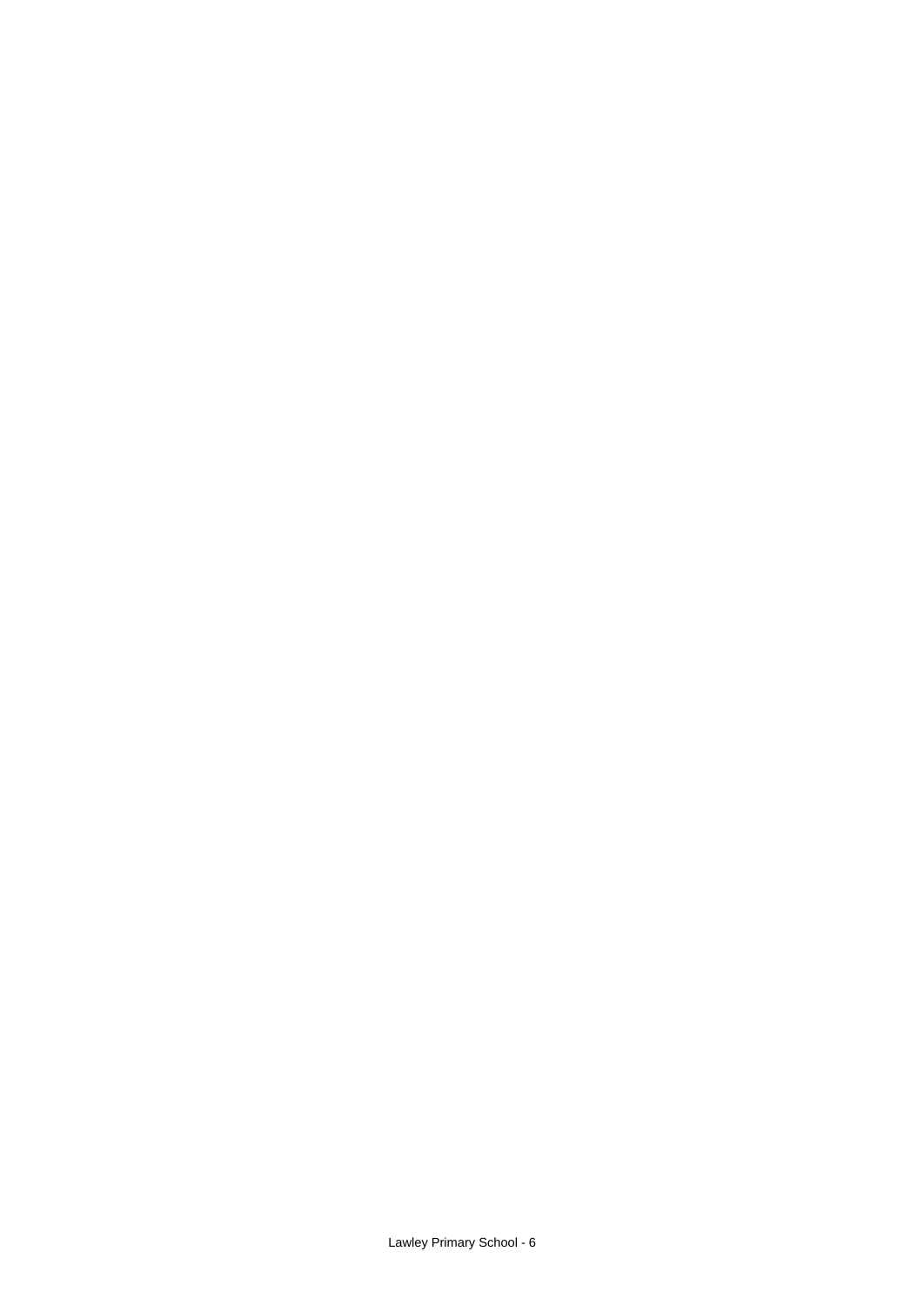# **PART A: SUMMARY OF THE REPORT**

# **OVERALL EVALUATION**

**This is a very good school**. Leadership and management are very good. The leadership of the headteacher is excellent and has been fundamental in the rapid improvements in the school. Pupils achieve well throughout the school because of the high quality of teaching and the very good care and guidance they receive. Standards are above national averages by the end of Year 6. The school provides very good value for money.

#### **The school's main strengths and weaknesses are:**

- Most of the teaching is good, with very good and some excellent teaching in Years 3 to 6. The high proportion of very good teaching helps pupils to develop lively, enquiring minds.
- Pupils' personal development, including their attitudes and behaviour, is very good.
- The curriculum is very good and benefits from the very good links with other schools.
- Provision for pupils with learning difficulties and traveller children is very good.
- In some lessons for reception children there are too few opportunities for the children to be actively involved in their learning.
- Provision for outdoor activities for reception children is unsatisfactory.
- There is insufficient provision for the development of pupils' learning about the diverse cultures in modern society.

The school was last inspected in June 1998 and has made a very good improvement since then, effectively addressing all the issues raised. All statutory requirements are fully met. Standards in information and communication technology (ICT), geography and design and technology have improved significantly. The monitoring of teaching and learning is now very good. The procedures for assessment and its use are very good.

| <b>Results in National</b><br>Curriculum tests at the end |      | similar schools |      |      |
|-----------------------------------------------------------|------|-----------------|------|------|
| of Year 6, compared with:                                 | 2001 | 2002            | 2003 | 2003 |
| English                                                   | Е    | D               | в    | A*   |
| <b>Mathematics</b>                                        |      | С               | U    | 宀    |
| Science                                                   |      | D               |      | B    |

### **STANDARDS ACHIEVED**

*Key: A - well above average; B – above average; C – average; D – below average; E – well below average Similar schools are those whose pupils attained similarly at the end of Year 2.*

**Achievement is good throughout the school**. A\* indicates that the school's results in English were in the top five per cent of similar schools. All pupils, including those with learning difficulties, those for whom English is an additional language and traveller children, achieve well. When children enter the reception class, their attainment is broadly average in most areas of learning; however, in reading, writing and mathematics it is below average. The children achieve well and make good progress. Attainment in communication, language and literacy and mathematics is in line with national expectations and in all other areas of the curriculum pupils attain above average standards. The children are achieving well because of good teaching. In Year 2, standards are above average in speaking and listening, reading, writing and mathematics. They are satisfactory in all other subjects seen including religious education and ICT. In Year 6, standards are above average in English, mathematics, science and ICT. They are satisfactory in religious education and music. Standards are good in all other subjects seen. No judgement was made on standards in physical education and history because no lessons were observed during the inspection.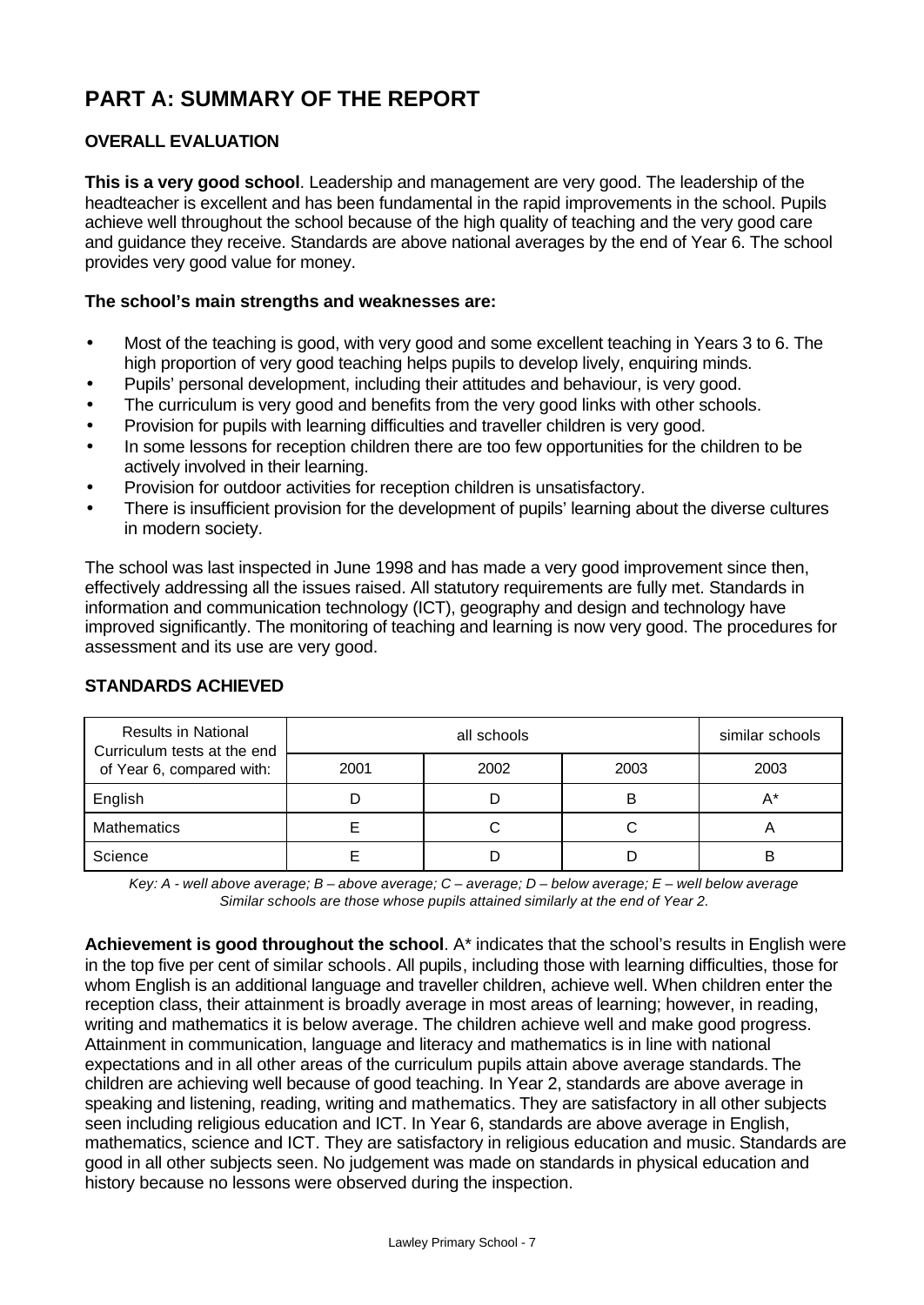**Pupils' personal development is very good. The provision for their moral and social development is very good. The provision for their spiritual and cultural development is good.** Attitudes and behaviour are very good. Pupils behave very well in class and most have positive attitudes to school. The staff have high expectations of the pupils' behaviour and teach the differences between right and wrong very well. The pupils like coming to school. They are punctual. Attendance is satisfactory.

# **QUALITY OF EDUCATION**

The quality of education provided is **good**. Teaching and learning are very good overall, with some excellent teaching in Years 3 to 6. Teaching in the reception class is good with almost half of lessons seen being very good, and in Years 1 and 2 it is good, and in a third of lessons seen very good. The good quality teaching is resulting in very good learning and improved standards throughout the school. Pupils with learning difficulties, those who use English as an additional language and traveller children are all supported well and make equally good progress. Pupils find their work interesting and feel their teachers listen to their ideas and help them to understand how they can improve their work.

The quality and range of the curriculum are very good. Throughout the school, pupils with potential difficulties are identified early and given very good levels of support. Pupils make good progress towards their individual targets. All pupils learn effectively in a secure environment where health and safety provision is fully in place, along with child protection. Links with parents are good. Parents are supportive of the school.

### **LEADERSHIP AND MANAGEMENT**

**The headteacher shows excellent leadership** and is very well supported by other senior staff. **Management is very good**; there is a shared vision and determination throughout the school to improve standards and the quality of educational provision. The governance of the school is very good. Governors are a committed team who know and understand the school and give strong support to the work of the staff as they strive to improve the school. There is a continuing review of the way the school is heading and all aspects of the work of the school are kept under constant assessment. It has good resources, which are used effectively for the benefit of all its pupils.

# **PARENTS' AND PUPILS' VIEWS OF THE SCHOOL**

Questionnaires and comments received from parents were positive and supportive of the school. Responses from pupils indicate a high level of pride in their school. They feel they are given good opportunities for taking responsibilities; they are given very good help in understanding how they can improve and are listened to when sharing their views with staff.

#### **IMPROVEMENTS NEEDED**

The most important things the school should do to improve are:

- Improve opportunities for reception children to take an active part in their learning.
- As recognised in the current school development plan, ensure appropriate outdoor provision for children in the reception class.
- Improve provision for pupils' learning about the diverse cultures in modern society.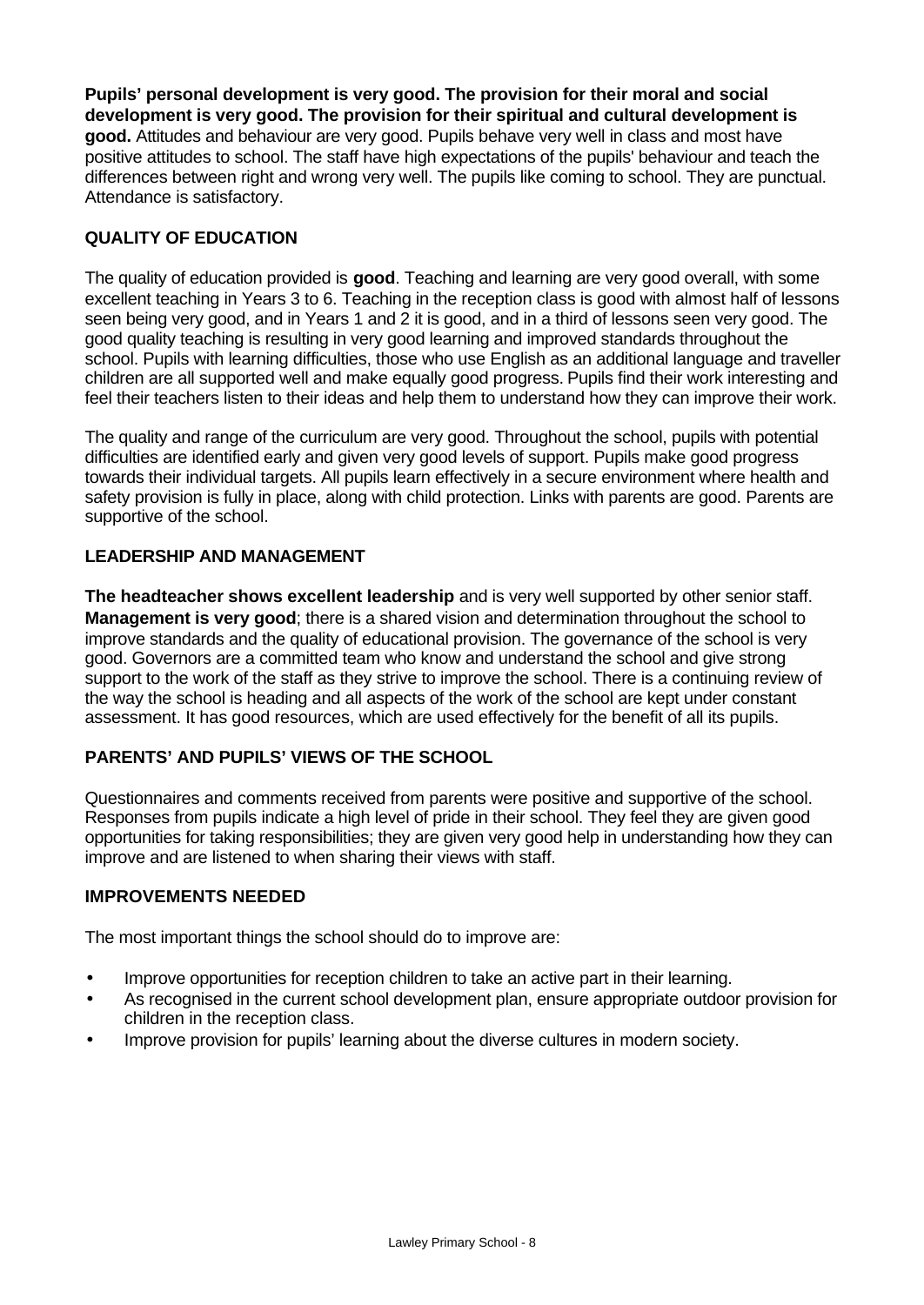# **PART B: COMMENTARY ON THE INSPECTION FINDINGS**

# **STANDARDS ACHIEVED BY PUPILS**

# **Standards achieved in areas of learning and subjects**

Pupils aged four to seven make good progress compared to their standards when they start school and standards are good. Pupils aged seven to eleven achieve well and standards are above average, particularly in English, mathematics and science, by the end of Year 6.

#### **Main strengths and weaknesses**

- Pupils achieve well throughout the school.
- Standards are above average for most pupils by the end of Year 6.
- Pupils' skills of reading and writing and their mathematical and ICT skills are used effectively to support work in other subjects.

### **Commentary**

1. The changes of staff since the last inspection have had an impact on both standards and achievement. Standards are now rising in the reception and Years 1 and 2 and compare favourably with those in schools where there is a similar number of pupils receiving free school meals, particularly in reading and mathematics. The school's trend in standards for the end of Year 6 tests has been far better than the national trend since 2001, with the average point scores for English, mathematics and science showing significant improvements in 2002. Pupils for whom English is an additional language and the children from travelling families achieve very well because of very good support provided both in school and from local education authority support agencies.

#### *Standards in national tests at the end of Year 2 – average point scores in 2003*

| Standards in: | School results | National results |
|---------------|----------------|------------------|
| Reading       | 15.1 (15.4)    | 15.7 (15.8)      |
| Writing       | 14.3 (14.6)    | 14.6 (14.4)      |
| Mathematics   | 16.5 (15.9)    | 16.3 (16.5)      |

*There were 46 pupils in the year group. Figures in brackets are for the previous year.*

# *Standards in national tests at the end of Year 6 – average point scores in 2003*

| Standards in:<br>School results |             | National results |
|---------------------------------|-------------|------------------|
| English                         | 28.0 (25.8) | 26.8 (27.0)      |
| <b>Mathematics</b>              | 26.8 (27.0) | 26.8 (26.7)      |
| Science                         | 28.2 (28.0) | 28.6 (28.3)      |

*There were 46 pupils in the year group. Figures in brackets are for the previous year.*

2. The table above shows that standards in the national tests in 2003 for Year 6 pupils show standards to be above average in English, average in mathematics and just below average in science. The table for Year 2 pupils shows standards to be just below average for reading and writing and just above average for mathematics. Comparisons with schools whose pupils attained similarly at the end of Year 2 are more favourable; the school's results in English were in the top five per cent of schools with a similar intake of pupils, and in mathematics results were well above the average and in science above the average for schools with a similar intake of pupils. These results reflect the very good teaching of the basic skills required for reading and writing which means that pupils achieve well in both subjects. Overall, the rate of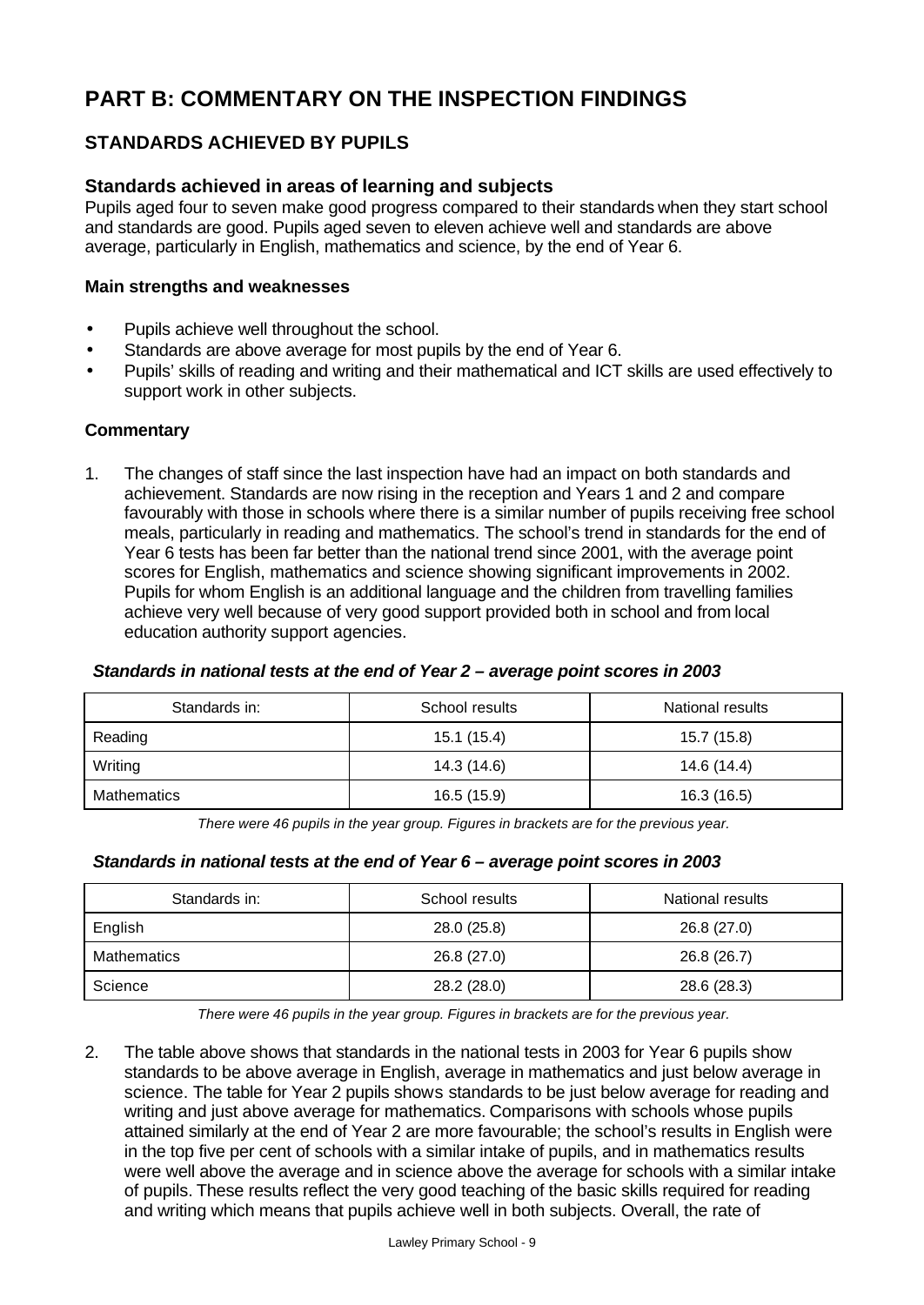improvement in standards over the past three years is above the national trend and reflects the improvement in quality of provision since the appointment of the current headteacher.

- 3. Standards seen during the inspection in Year 2 and Year 6 are better than those indicated by the 2003 national test results for pupils in those years and reflect the continuing improvement in standards throughout the school. All pupils achieve well, including those for whom English is an additional language, traveller pupils and pupils with learning difficulties who make good progress against their individual targets. The effective identification of higher attaining pupils ensures they make good progress and achieve well.
- 4. Assessments of children's learning when they start school show that overall they are at a similar stage of development to most children of their age but with very wide variations. Their attainment is broadly average in most areas of learning; however, in reading, writing and mathematics it is below average. The children achieve well and make good progress by the end of their year in the reception class. Attainment in communication, language and literacy and mathematics is in line with national expectations and in all other areas of the curriculum children attain above average standards. The children are achieving well because of good teaching.
- 5. Standards in mathematics are above average in Year 2 and above average by the end of Year 6. Pupils in Year 2 demonstrate an understanding of number that is above average for their age. Pupils throughout the school use their knowledge and understanding of number to calculate accurately and solve problems. Older pupils are competent in manipulating numbers and use these skills in other subjects such as science and design and technology. Average and above average attaining pupils achieve well. Lower attaining pupils achieve well and are given the correct level of challenge. The assessment information gathered on pupils' performance is used to set work that meets their needs.
- 6. Standards in English are above average by the end of Year 2. Standards are rising with a good number of higher attaining pupils in reading and writing. Pupils by Year 6 are competent readers and have the skills to work out new words. These skills are used to best effect to support their work in other subjects. This is also evident in writing where pupils have chances to write imaginatively or produce longer pieces of work; this leads to the higher attaining pupils achieving well. Pupils with special educational needs have good support in English lessons and this ensures that they achieve well in reading and writing.
- 7. Standards in religious education are similar to those expected for pupils in Year 2. No judgements were made on standards in history, music and physical education for pupils in Year 2. Standards in all other subjects including science and ICT are similar to those expected for their age for pupils in Year 2. There are good links between subjects, and pupils use their literacy, numeracy and ICT skills well. The pupils have good opportunities to try things out for themselves and develop a wider range of writing skills for the different subjects.
- 8. Standards in religious education are similar to those expected for pupils in Year 6. No judgements were made on standards in history and physical education for pupils in Year 6. Standards in all other subjects including science and ICT are above those expected for pupils of their age, except in music where they are similar to those expected for their age.

#### **Pupils' attitudes, values and other personal qualities**

Pupils have **very positive** attitudes to learning and they behave **very well**. Overall, pupils' personal development is **very good**. Their moral and social development is very good and their spiritual and cultural development is good. Attendance is **satisfactory**.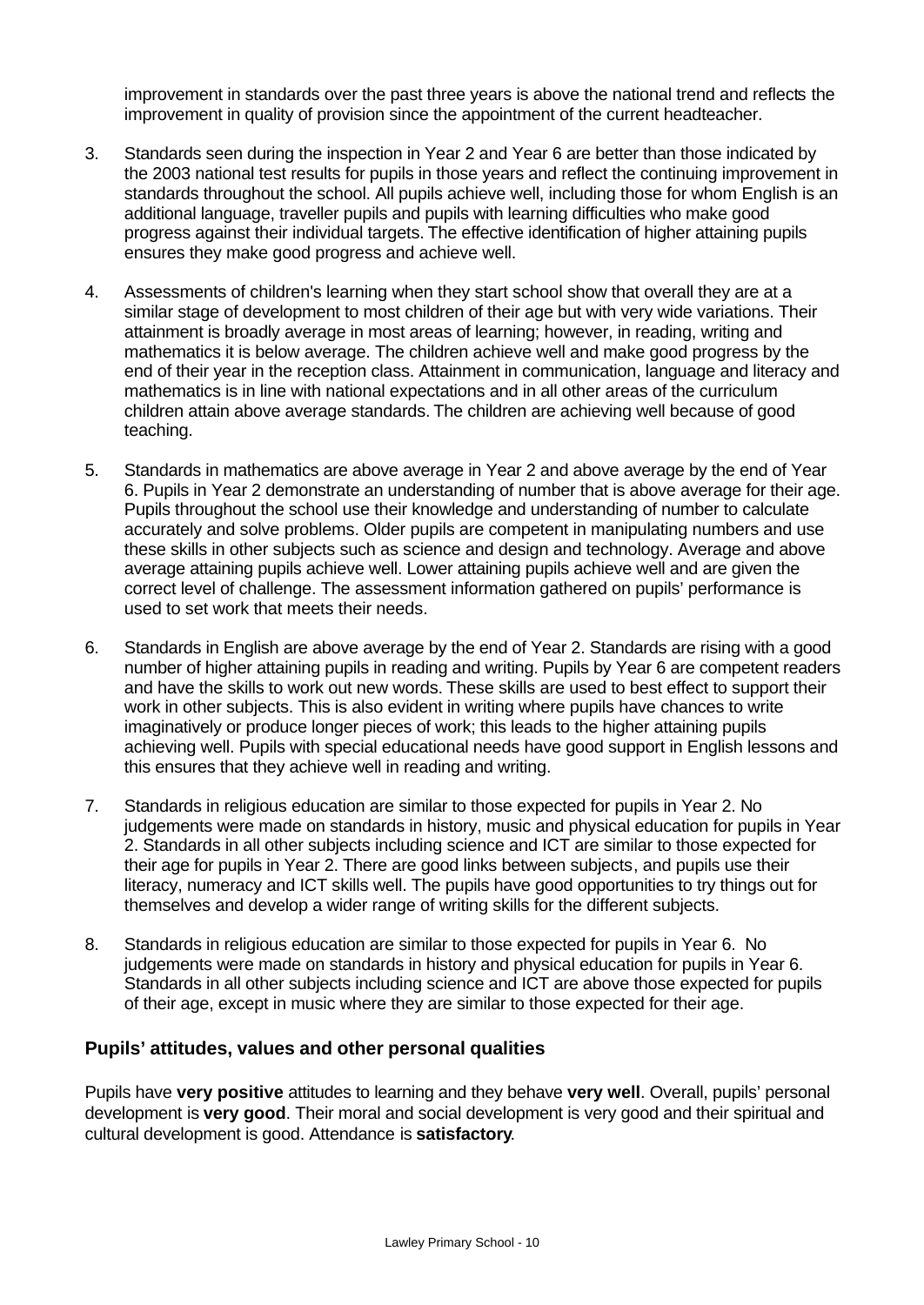#### **Main strengths and weaknesses**

- Pupils' interest in school life and in the range of activities provided is very good.
- Pupils consistently behave very well and work hard because they find lessons interesting and challenging.
- Pupils have very good relationships with other pupils and the adults in the school.
- Pupils' moral and social development is very good.

- 9. Pupils show a mature attitude to school and are keen to achieve success in all aspects of school life. They are keen to come to school and they work very hard because they like the staff and the work they are given is interesting and enjoyable. They are keen to take on responsibilities around the school as seen when they take charge of the reception area at lunchtime and answer the telephone promptly and efficiently and with great self-assurance. Pupils' behaviour is very good in lessons and when they join together in assembly, it is excellent. The behaviour of Year 3 pupils during a mathematics lesson was very good as they engaged in a game of 'Addition/Subtraction Bingo' and, as a result, they made good progress in learning. Behaviour around the school is very good and at lunchtime, the 'Lawley Chums' ensure that no one is left out of playground activities. There has only been one fixed period exclusion from school. The school takes great care to help pupils to settle in and any problems experienced by either travellers or pupils for whom English is an additional language are sorted out promptly. As a result, these pupils quickly come to enjoy school, are keen to attend and take a full part in all activities including school trips.
- 10. Pupils' spiritual development is good. In lessons and assemblies, pupils think about important issues that affect their lives and the lives of others. Teachers provide pupils with regular times to talk about their feelings and understand the feelings of others during personal social and health education (PSHE) lessons. During a lesson in the Reception class, children explored the senses of sight, touch and feeling as they chose a range of materials with which to create a design. They are on target to achieve the early learning goals in personal and social development. The moral development of pupils is very good. Pupils are polite and helpful and look after each other and the school's resources. They have a very clear understanding of right from wrong because they are give very good opportunities to explore these issues, especially during assemblies.
- 11. There is a very good spirit of co-operation and mutual respect between staff and pupils which helps to create a purposeful, well-ordered school and contributes positively to the pupils' social development, which is very good. The very good relationships between adults provide good examples for pupils on how to work together. Pupils have a 'voice' in school through the school council. The council is proud of the initiatives that are now in school due to their efforts and suggestions, for example the screening of classrooms in the open-plan areas. Pupils' good cultural development can be seen in the display of art around the school and in the range of extra-curricular activities. Pupils have a strong sense of their own culture and of living in a community through visits out of school and a study of their local area. However, they would benefit from more opportunities to appreciate the multi-cultural nature of today's society.
- 12. The school achieves the national average for attendance and whilst the attendance of most pupils is good, it is adversely affected by the intermittent attendance of children of some travelling families. Most pupils are punctual to school.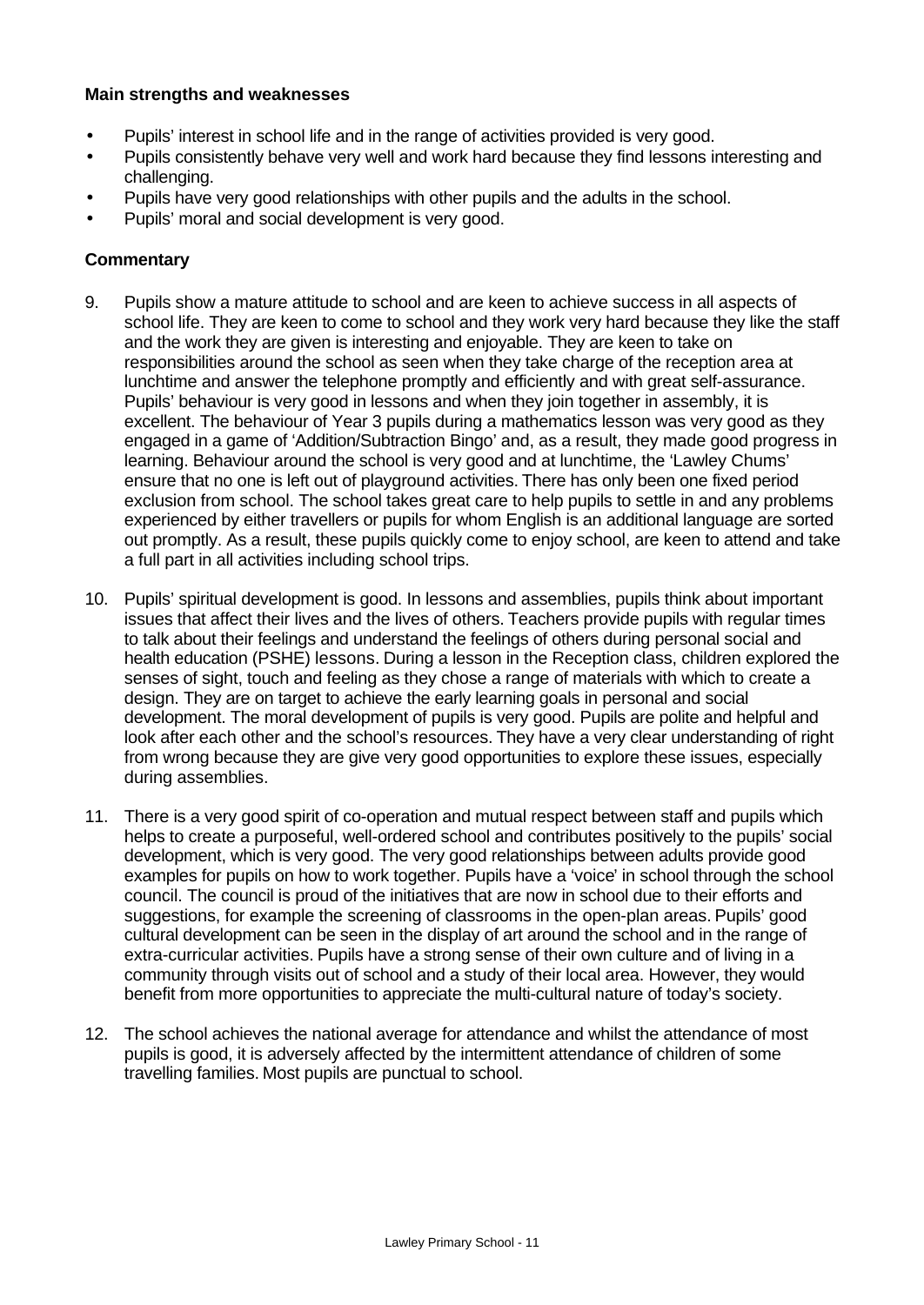#### **Attendance**

*Attendance in the latest complete reporting year (%)*

| Authorised absence |     | Unauthorised absence |     |
|--------------------|-----|----------------------|-----|
| School data<br>5.5 |     | School data          | 0.4 |
| National data      | 5.4 | National data        | 0.4 |

| Unauthorised absence |  |  |  |  |
|----------------------|--|--|--|--|
| School data<br>በ 4   |  |  |  |  |
| National data<br>በ 4 |  |  |  |  |

*The table gives the percentage of half days (sessions) missed through absence for the latest complete reporting year.*

### **Exclusions**

#### *Ethnic background of pupils Exclusions in the last school year*

| Categories used in the Annual School Census | No of pupils<br>on roll | Number of<br>fixed period<br>exclusions | Number of<br>permanent<br>exclusions |
|---------------------------------------------|-------------------------|-----------------------------------------|--------------------------------------|
| White - British                             | 290                     |                                         |                                      |
| White - Irish                               | 2                       |                                         |                                      |
| Mixed - White and Asian                     |                         |                                         |                                      |
| Mixed - any other mixed background          | 6                       |                                         |                                      |
| Asian or Asian British - Indian             |                         |                                         |                                      |
| Black or Black British - Caribbean          | 2                       |                                         |                                      |
| Any other ethnic group                      | 12                      |                                         |                                      |

*The table gives the number of exclusions, which may be different from the number of pupils excluded.*

# **QUALITY OF EDUCATION PROVIDED BY THE SCHOOL**

**The quality of education provided is good.** Pupils reach good standards in English, mathematics and science as a result of very good teaching. The promotion of equality of opportunity for all pupils is very good. Provision for pupils with specific learning needs is very good. The breadth and balance of the curriculum are very good and meet the needs of the pupils well. There is very good provision for pupils' support, care and guidance. Links with parents are good. The school's links with the community are good and with other schools are very good.

# **Teaching and learning**

Teaching and learning are very good overall. Teaching is good for reception children and for pupils in Years 1 and 2. It is very good and sometimes excellent for pupils in Years 3 to 6. This is a very good improvement from the findings of the last inspection. The proportion of very good teaching has improved significantly. Assessment procedures and their use to inform planning for future learning are very good.

#### **Main strengths and weaknesses**

- Very high expectations by teachers and very good subject knowledge lead to very good learning of basic skills and facts.
- Very well prepared and exciting lessons keep pupils focused on the task so that they learn at a very good rate.
- Very good use of support staff has a positive impact on pupils' learning, especially for those with special educational needs.
- Very good pace and challenge motivate pupils to work with enthusiasm.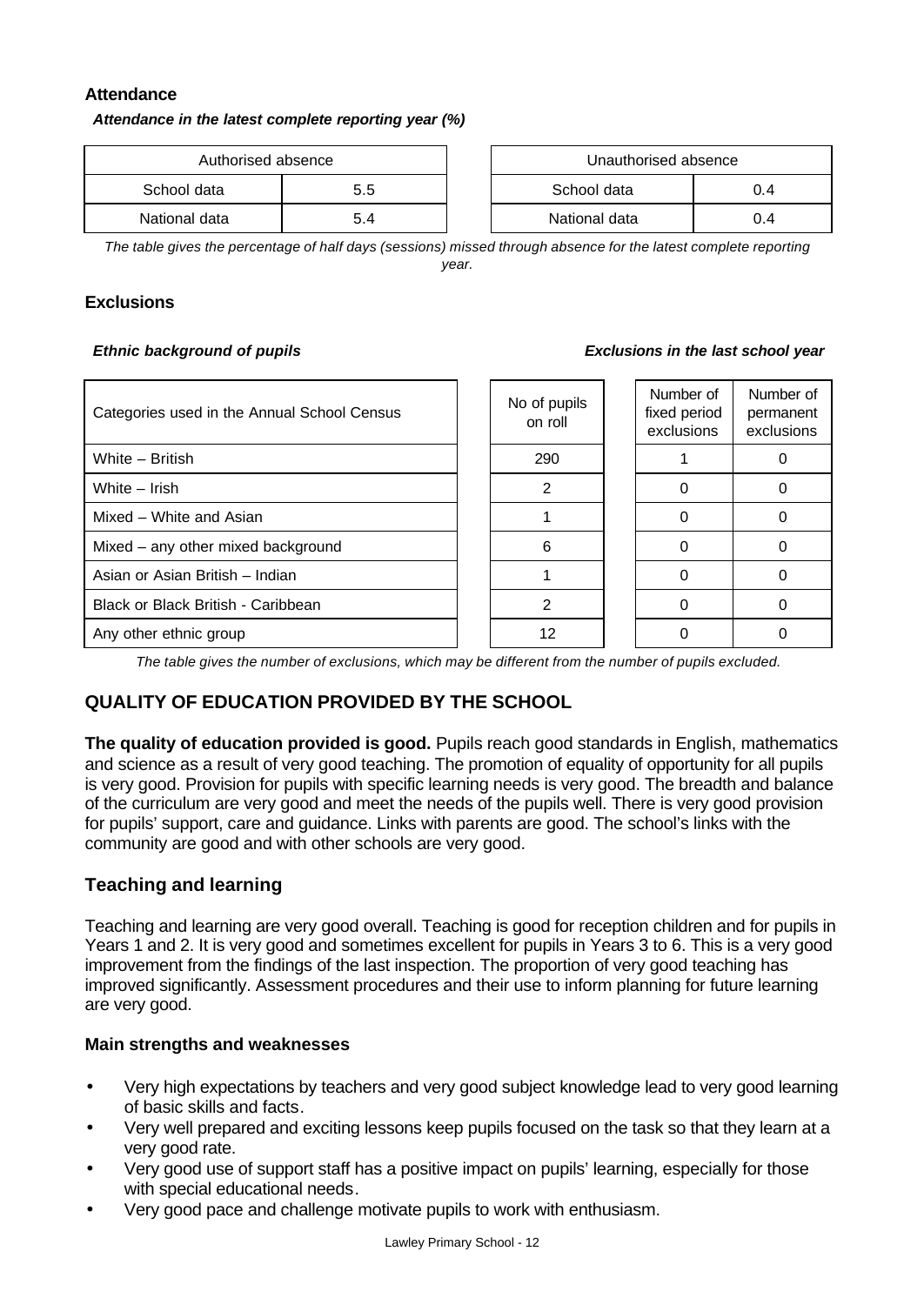• Very good activities engage pupils well in learning and build on their enthusiasm, so that they make very good progress.

- 13. The quality of teaching and learning in the lessons observed in the reception class is good. As a result, many of the early obstacles to the children's learning are overcome and they become curious and confident learners. This is good progress since they started school and most will reach and some exceed the national expectations at the end of the reception period.
- 14. Teaching and learning for pupils in Years 1 to 2 are consistently good and for pupils in Years 3 to 6 very good and sometimes excellent. Teaching and learning in English and science are very good and in mathematics they are good with some very good features. The basic skills in literacy are taught very well. This reflects the high priority that is given to providing in-service training for staff as well as the school's emphasis on supporting pupils in improving standards in English. Teachers have a very good understanding of how best to support pupils with special educational needs. They consistently employ good strategies to ensure that all pupils can access the curriculum. A focus on the development of subject-appropriate vocabulary is also in evidence in lessons in most subjects; key vocabulary is shared with pupils, explained to them and frequently reinforced throughout the lesson.
- 15. The quality of teaching and learning in mathematics is good overall. Teachers give clear explanations and use the whiteboards well to demonstrate a methodology or to record pupils' calculations for others to understand. Teachers use very effective questioning and are aware when pupils are ready to make progress, raising challenging questions to push forward their thinking. Teachers include a good range of activities to consolidate and extend understanding.
- 16. Strengths in many of the lessons include teachers' high expectations of pupils. Pupils are very well managed. This is largely achieved as a result of the very positive relationships between pupils and staff. In lessons, teachers question pupils well to check their understanding throughout the lesson and they present ideas to pupils in a variety of ways. This helps to interest pupils, accommodate pupils' different learning styles and move their learning on at a good pace. Teachers often ask pupils to discuss their views in pairs and groups. This leads to reinforcing learning as well as learning from each other. As a result, pupils learn from each other and extend their thinking. Teachers often make very good assessments of pupils' learning on a day-to-day basis through good questioning and careful marking of pupils' work. Very good use of such information when planning work is evident in the way that work is usually well matched to the pupils' needs and the way in which pupils are grouped and supported. Homework is used appropriately to support pupils' learning across the school.
- 17. Pupils with special educational needs are taught very well. All teachers are well aware of pupils' needs and levels of attainment so that suitable work is planned and appropriate support given during lessons. As a result, pupils with special educational needs apply themselves well and are always fully involved in lessons; their learning is good. Additional help is given by a number of support assistants and this gives pupils extra time to receive greater explanation and confirmation of their work. As a result, pupils become more involved in learning and more included in the work of their classes and groups. Teachers and support staff use pupils' individual education plans well and support assistants are effectively deployed. This helps pupils of widely varying abilities to make good progress. Gifted and talented pupils are challenged by appropriate work, by time constraints to finish their work and by sharing their learning with other pupils at the end of the lesson.
- 18. All pupils are included very well in lessons and the needs of pupils from travelling families and those for whom English is an additional language are met very well because assessment is used very effectively to monitor and support the progress of all pupils.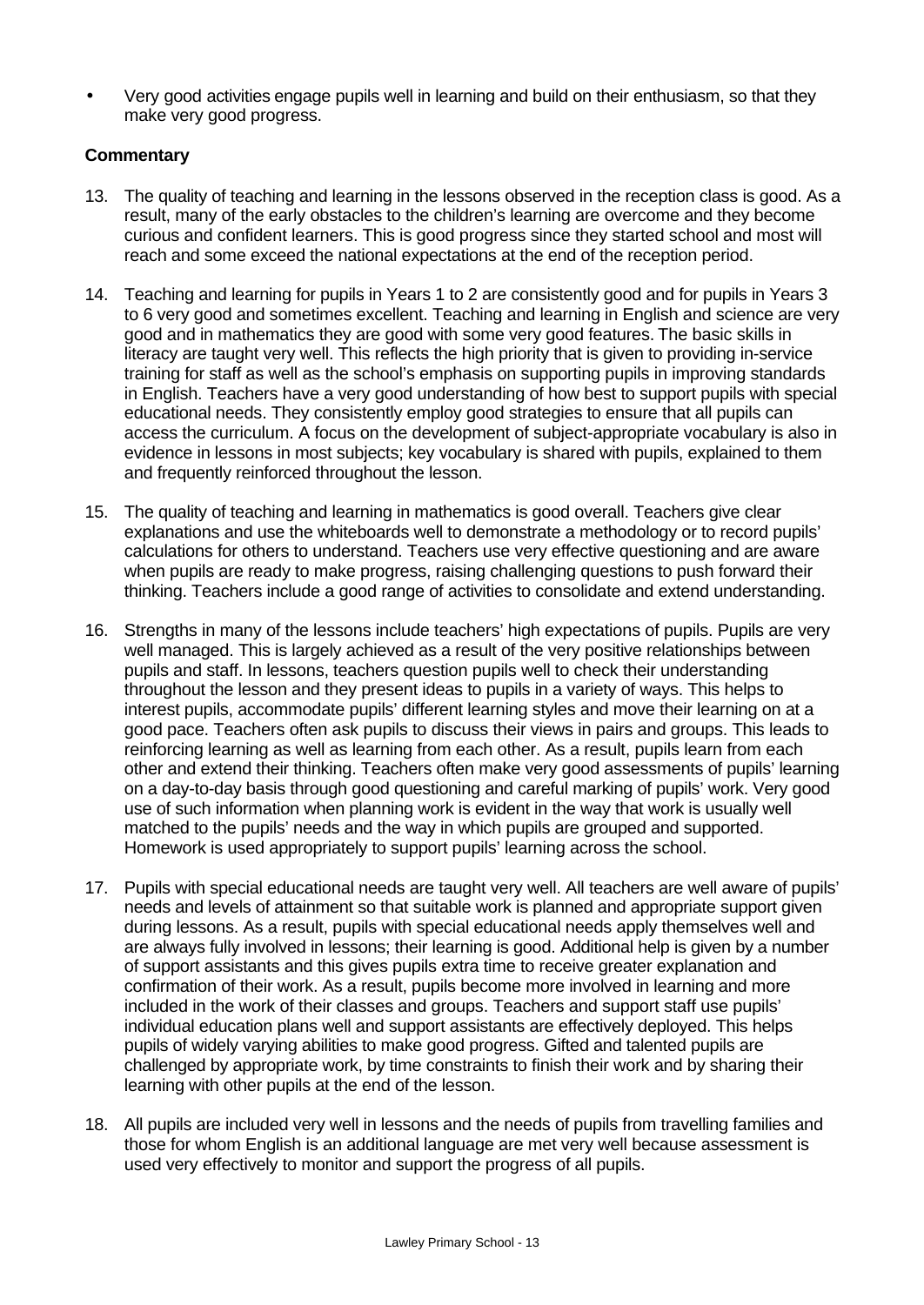- 19. Assessment and recording procedures in the school are very good. The strategies and practices used by the school allow teachers to develop a clear understanding of pupils' abilities. This information is used very well to set pupils in ability groups for specific subjects and provide targets for improvement. The school uses a good range of procedures to assess children's abilities upon entry into the reception classes. This information enables the school to ensure inclusion for all by providing an appropriate curriculum for all pupils. The school successfully supports pupils with special educational needs through well-established procedures, which meet with the national guidance for the early identification and monitoring and targeting of individual learning needs. The very effective links with outside agencies make a positive contribution to the quality of education of these pupils.
- 20. The school has very good procedures for the assessment of literacy, numeracy and science. The teachers use day-to-day marking and assessment of work well to extend pupils' knowledge. All pupils have targets for literacy and mathematics. The use of an assessment book is effective in tracking pupils' progress. Assessment in most other subjects is good and this information is recorded on pupils' files.
- 21. All pupils take part in termly assessment in English, mathematics and science, with the school utilising a good range of formal assessment procedures. This information is used well by the school to set individual targets for pupils to achieve by the end of each year. This ensures high expectations of the pupils by their teachers. Teachers use very good marking procedures. Work is regularly marked; teachers use constructive comments and suggest ways in which work can be improved.

# *Summary of teaching observed during the inspection in 37 lessons*

| Excellent | Very good | Good     | Satisfactory | Unsatisfactory | Poor | Very poor |
|-----------|-----------|----------|--------------|----------------|------|-----------|
| კ (8%)    | 14 (38%)  | 19 (51%) | (3%)         |                |      |           |

*The table gives the number of lessons observed in each of the seven categories used to make judgements about lessons; figures in brackets show percentages where 30 or more lessons are seen..*

# **The curriculum**

The weaknesses identified at the time of the previous inspection have been fully addressed and the curriculum is now **very good**. All subjects now have schemes of work and all areas of the curriculum are now covered in sufficient depth.

#### **Main strengths and weaknesses**

- The school provides very well for all pupils, including the most able and those pupils with special educational needs.
- Pupils from traveller families and those for whom English is an additional language are provided with very good support.
- PSHE is very good but insufficient opportunities are provided for pupils to learn about the diverse cultures in modern society.
- Innovative curriculum development has resulted in very good links being made between subjects, and additions to the basic curriculum support learning very well.
- A good extra-curricular programme gives pupils good opportunities to learn outside lesson time.
- Resources for teaching are generally good, especially for ICT.
- Accommodation is cramped and the open spaces result in some lessons impinging upon one another.
- Provision for outdoor activities for the reception children is unsatisfactory.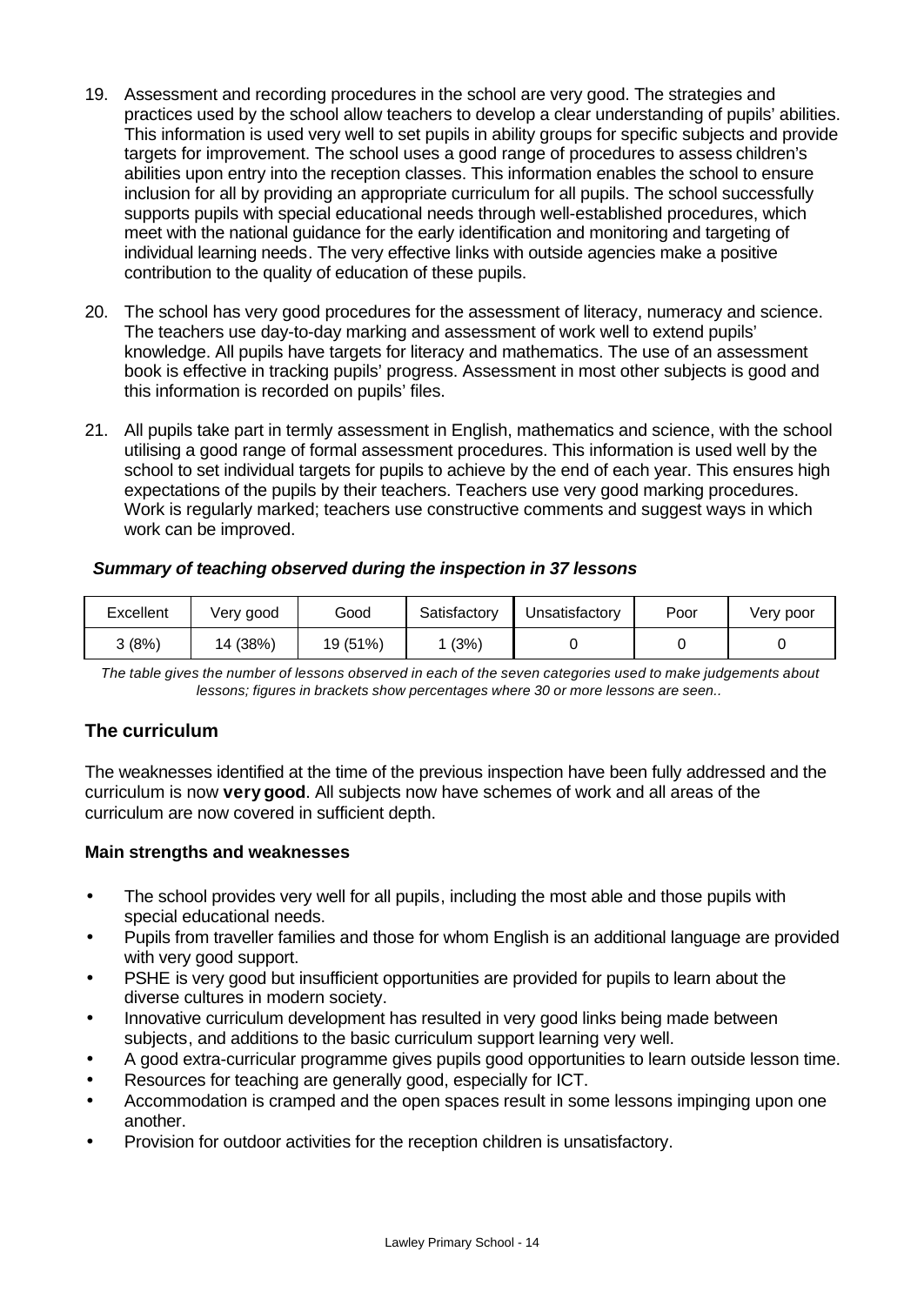# **Commentary**

- 22. As a result of very clear leadership, the school has a very positive approach to inclusion. This is apparent in the way that those pupils who have special educational needs are taught and supported. The work provided for pupils experiencing learning difficulties is very well matched to their needs, providing pupils with relevant and enjoyable activities. A group of pupils have been identified as being gifted and talented and work as a group regularly with the headteacher to develop thinking and decision-making skills further. Pupils from travelling families are provided with very good support from the advisory teacher who works very closely with both the school and the families to ensure their needs are met. An inclusive attitude is also clear in teachers' attitudes within class where all pupils are given equal opportunities to participate and shine.
- 23. The curriculum meets the National Curriculum requirements, including the requirements for religious education. The provision for pupils' personal, social, health and emotional development is very good. The topics taught in the programme are appropriate for the developing maturity of the children as they move through the school. Healthy eating is promoted and there is an appropriate policy with regard to sex education and drug misuse, and lessons regarding these issues are given to Year 5 and 6. However, insufficient attention is paid to preparing pupils for life in a multi-cultural society.
- 24. Some curriculum work is especially effective. A programme for the review and development of subjects is in place and, as a result, some schemes of work have been changed or updated to capitalise on the links between different subjects. The local environment is used for crosscurricular links, involving visits out and visitors into school. The curriculum is enhanced by visiting teachers for French and German and music, and through business links for joint technology projects.
- 25. The good programme of activities available outside school hours further enriches the curriculum. There is good provision for sporting and artistic activities. A good range of afterschool clubs takes place each week. These include football and netball matches for both boys and girls, and cross-country running.
- 26. Resources for teaching the curriculum are generally good. Resources for ICT are particularly good. The ICT suite is used well and pupils have good opportunities to use the Internet. However, the school library is housed in the corridor. This area is too small, and consequently there are too few books for the numbers of pupils in the school and displaying them attractively is difficult. Also, the semi-open plan nature of the building means that, although pupils are quiet and well behaved in lessons, when groups are working in the shared space outside classes they can be heard within the classroom. As a result, the school is wisely adding doors to cut down the interruptions. There is sufficient space outside for games and sporting activities and a secure outside play area for the reception classes. However, this is not yet used well enough to support teaching and learning across the curriculum. The school is aware of this and plans are afoot to address this issue.

# **Care, guidance and support**

The school takes **very good** care of its pupils. The guidance and support that pupils receive are **very good**. Pupils grow and thrive within the community of the school. The school actively seeks pupils' views to inform its work and developments.

# **Main strengths and weaknesses**

- There is a high standard of care for all pupils.
- The staff have a high level of commitment towards inclusion and equality of opportunity.
- Pupils have a trusting relationship with all adults who work in the school.
- Induction procedures are very good.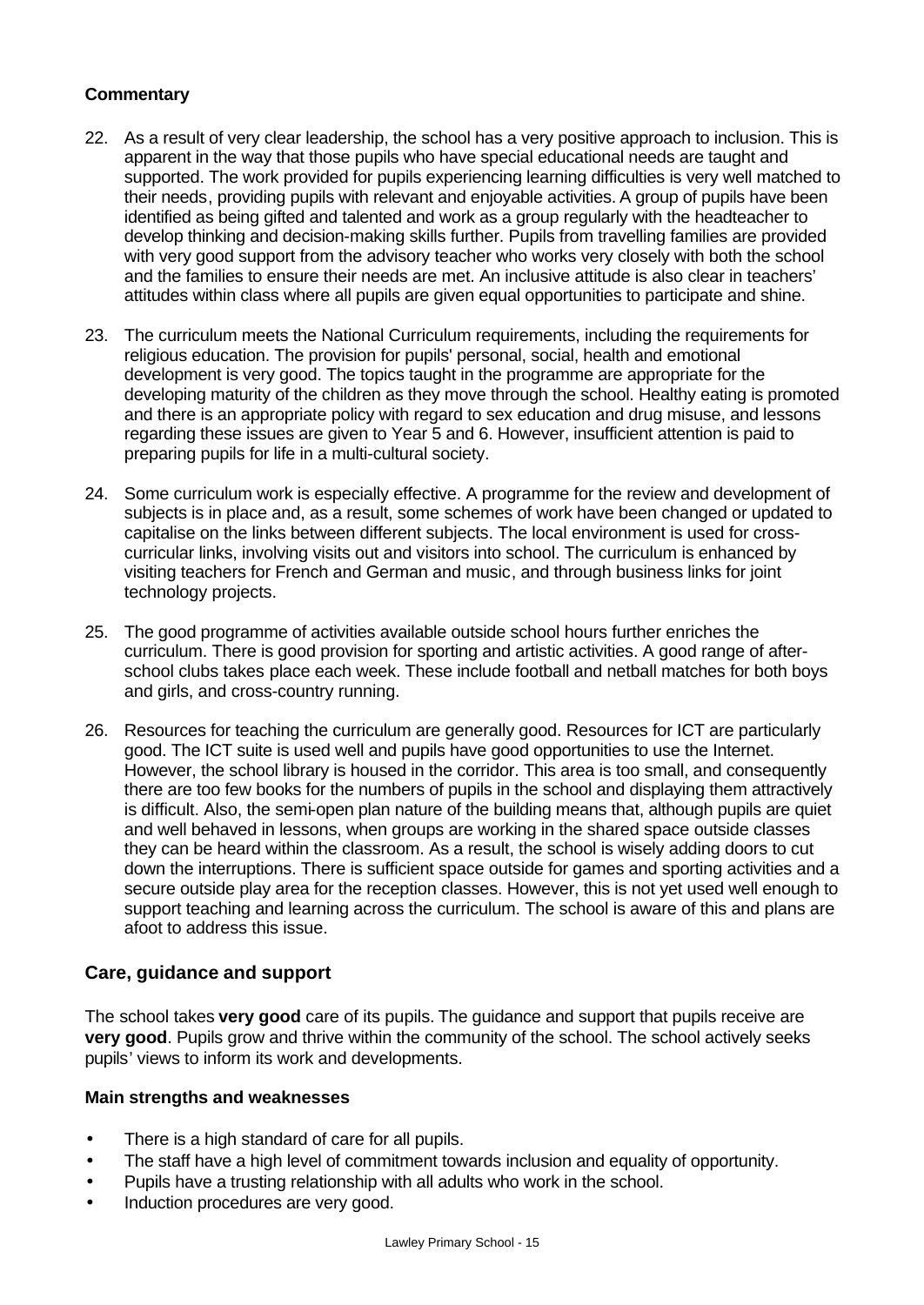### **Commentary**

- 27. Relationships between teachers and pupils are caring, constructive, mutually trusting and respectful. Pupils feel valued, safe and supported by the way they are treated. The very good sense of community that prevails demonstrates well the ethos of the school. The procedures for checking safety and for carrying out risk assessments are very good. First aid cover is good and accident recording procedures are well developed. Child protection procedures are very good and the designated teacher shares his expertise with staff through training. The local authority issues a comprehensive set of guidelines for all to follow. The school has good links with a range of agencies on behalf of pupils and their parents.
- 28. Induction arrangements are effective and enable children to settle quickly into the reception class. They are very good when pupils join the school part way through the school year. The children of travelling families are made welcome and the school appreciates their unique contribution to the life of the school. Pupils with English as an additional language and those from travelling families are provided with very good support both by the staff of the school and by the advisory teachers from the local authority, one of whom visits the travellers' site twice a week to provide help with homework.
- 29. Pupils receive very good personal guidance through PSHE lessons which include health education, information on drug abuse and sex education. Years 5 and 6 pupils have support from the school nurse for sex education. Pupils understand the system of rewards for good behaviour and the sanctions in place when behaviour deteriorates. Most pupils consider that the school listens to their views and the school council is working hard to ensure that it does.
- 30. The provision of support, advice and guidance based on monitoring is very good. There is a system in place which enables teachers to evaluate the performance of individual pupils and classes and plan their teaching accordingly. The 'ACT' weeks, when all members of the school community including pupils and parents set targets for improvement, are ensuring that support and guidance for each pupil are appropriate. The school is beginning to monitor and record personal progress now that there is a very good programme in place for PSHE . The procedures for promoting and monitoring attendance are good and good support is received from the education welfare officer. The school lives up to its aim of providing a caring, secure and attractive learning environment.

# **Partnership with parents, other schools and the community**

Most parents express confidence in the school. The partnership between the school and parents is **good**. Involvement with the community is **good** and links with other schools and colleges are **very good**.

#### **Main strengths and weaknesses**

- Parents are pleased with the work of the school and pupils' achievements.
- Relationships with most parents are good and communications are good.
- The community is used well to enrich pupils' learning experiences.
- The school works very closely with other schools and colleges.

#### **Commentary**

31. Parents say that this is a happy school where their children are provided with a good range of learning experiences. They feel that staff expect their children to work hard and achieve their best. A few parents feel that their children are bullied or harassed but the school council confirms that the occasional incident of bullying or harassment is dealt with well by the school. A significant number of parents do not consider that they receive enough information on their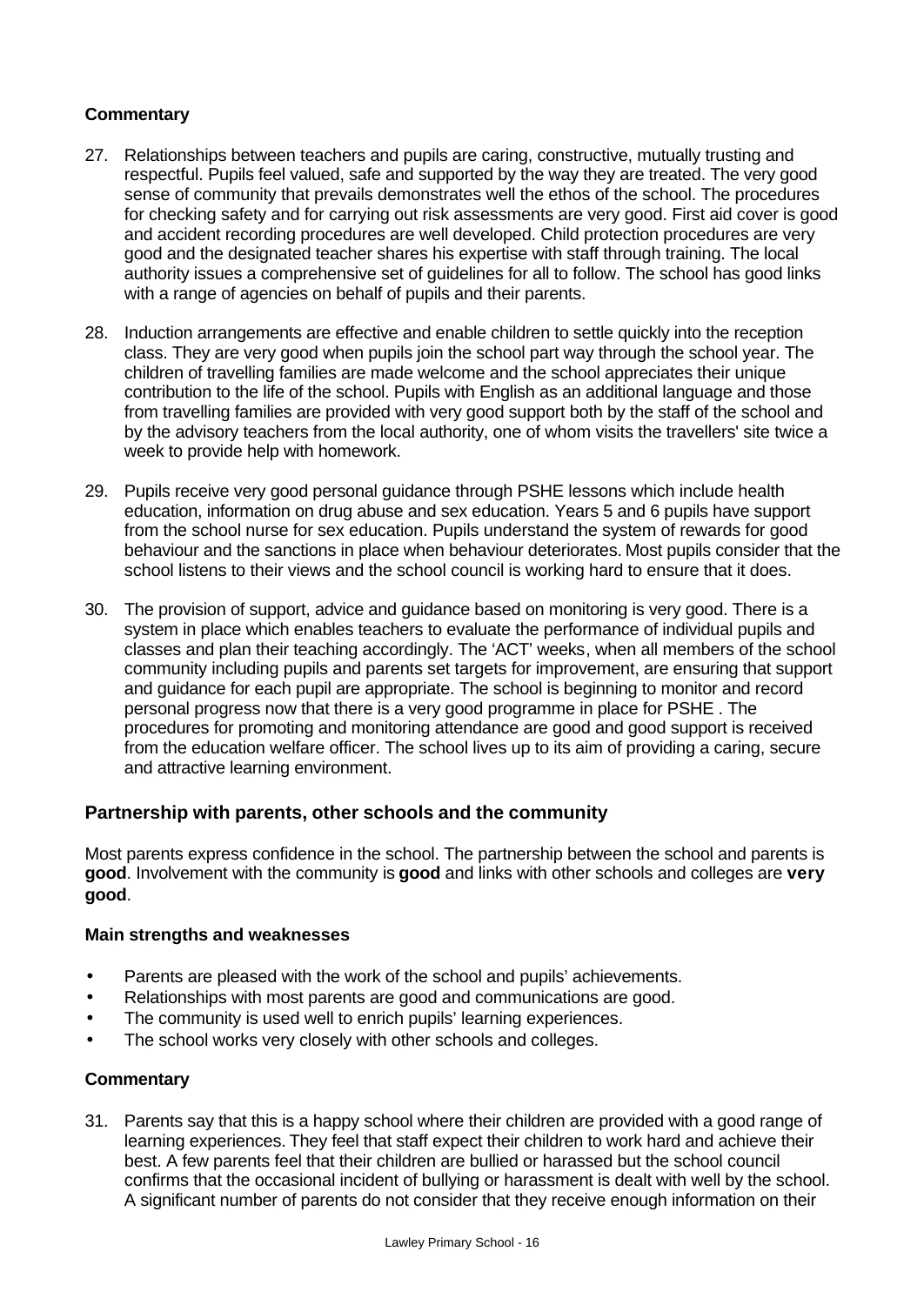children's progress. The inspection findings are that with a formal consultation evening each term plus involvement in setting children's targets during ACT weeks and satisfactory end-ofyear reports, the information that parents receive is good overall. The weekly newsletter is friendly and informative and the school sends out a range of letters about events in the school. There is a very good annual report from the governing body to parents and the prospectus is informative. The school website gives good and useful information for parents on a range of school procedures.

- 32. A small number of parents help in school with a range of activities and most parents support their children's learning at home. Parents of children in the reception year confirm that induction procedures are good and that they particularly enjoyed having lunch in school with their children. The 'Friends' Association is a dedicated band of parents who raise substantial sums of money for the school through various fund-raising and social activities. The school does not readily seek parents' views through questionnaires or other means and it sees this as an area for development. A group of parents are helping the school to formulate a Travel Plan for safe journeys to school. Parents of children with special educational needs are invited to the review meetings and have involvement in their children's individual education plans. The school works closely with parents from the nearby traveller site. The school has built up very good relationships with the traveller families who are pleased with the support their children are given and are proud that their children attend Lawley Primary school.
- 33. The school has good links with the community, which enhance pupils' learning. Visiting teachers provide lessons in the French and German languages and in music. The school has a link with a business in Ironbridge as part of the 'Technology Tree' initiative and there have been visits to the company and visitors into school. There are good links with a pre-school provider and there is an after-school club on the site. Pupils have contributed to an art exhibition in the town centre.
- 34. There are very good links with local schools and colleges through the Education Action Zone. The school is an associate school of the local excellence cluster and part of a pro-active school development group. The partnership with the local technology college results in joint projects and the school offers work experience placements for college students. The transfer arrangements for Year 6 pupils benefit from these very good links.

# **LEADERSHIP AND MANAGEMENT**

The leadership of the school is **excellent** and is central to the school's success. Governance and management are **very good** and governors and senior managers share a clear vision of school improvement.

#### **Main strengths and weaknesses**

- The headteacher and staff have a clear, shared vision of school improvement. They work effectively as a team and have raised standards in English, mathematics, ICT, design and technology and in the quality of teaching.
- The governors provide very good support in their role as critical friend. They contribute to detailed strategic planning which reflects and promotes the school's ambitions and goals.
- The school rigorously checks its own performance and pupils' progress.
- A very positive ethos recognises the needs of pupils and staff.
- Management has developed a curriculum which helps teachers to produce interesting and enjoyable lessons.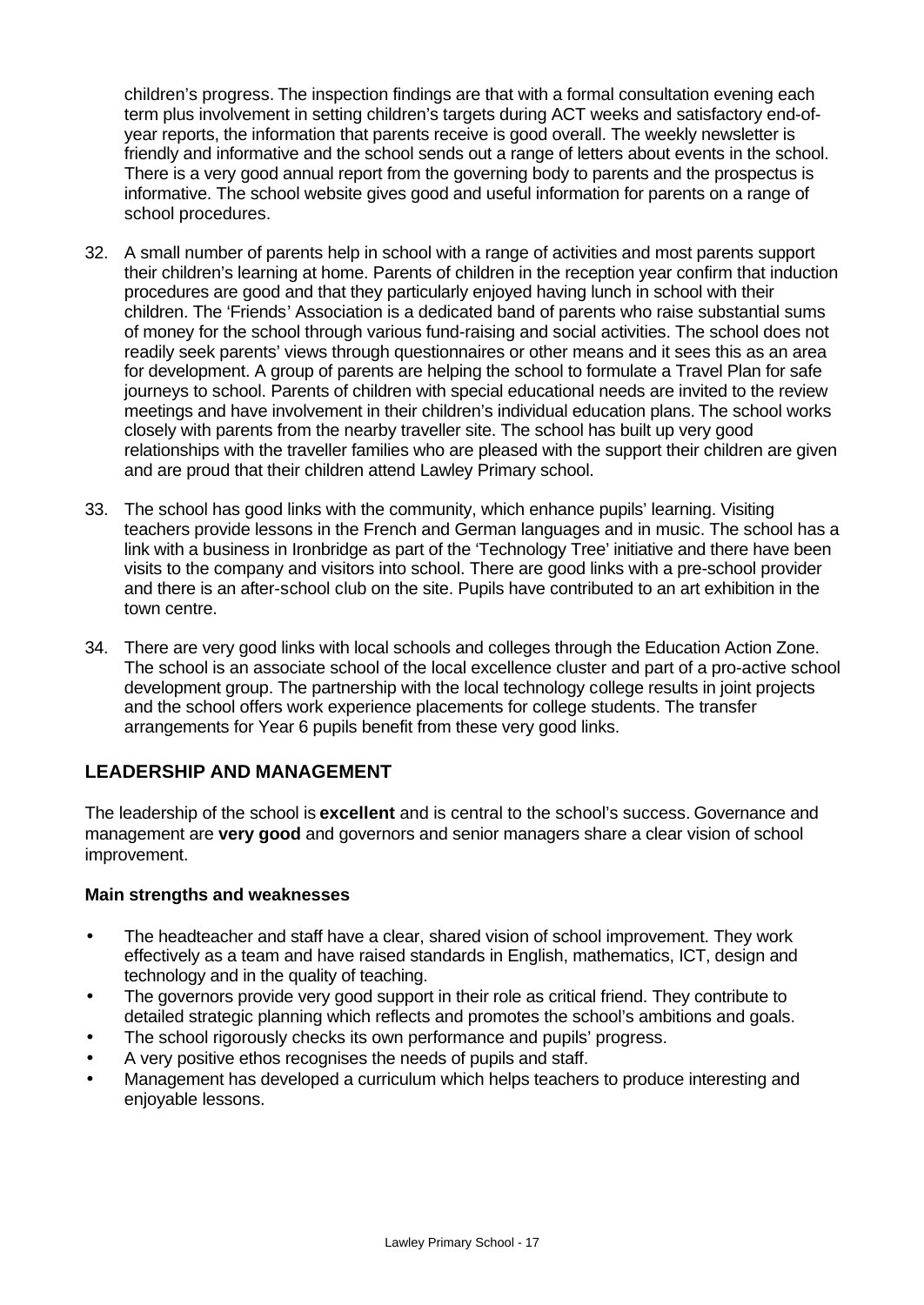### **Commentary**

- 35. The headteacher provides inspirational leadership. His vision, energy and enthusiasm and high aspirations for the pupils are the mainstay behind the school's dramatic improvement. The headteacher's very high expectations are clear to staff, pupils and parents. With justification the overwhelming majority of parents recognise the strength of leadership.
- 36. The leadership has created a very good team spirit in the school. Pupils and staff work happily together in the knowledge that each individual is highly valued. There is a strong emphasis on continual professional development. Staff are therefore well placed to take on new initiatives and respond positively to change. For example, staff now use ICT very effectively in their teaching, following staff training. This, combined with a well-constructed curriculum, means that pupils enjoy lessons that are interesting. As one perceptive Year 6 pupil remarked, "The teacher was enjoying the teaching and we were."
- 37. The school is very well managed. The headteacher has quickly established a culture of selfevaluation and trust. This makes sure that all aspects of the school's work are improved. Subject co-ordinators regularly evaluate their subjects and contribute towards the school development plan. There is rigorous monitoring of the national tests and tracking of individual pupils' performance. Therefore weaknesses are quickly addressed and management are able to deploy staff to best effect. Staff use assessment information to plan lessons which meet the needs of all pupils. This explains why all pupils make good progress. The advisory teacher for traveller education provides very good guidance and support for both the school and parents.
- 38. The governing body shares the headteacher's clear vision for the development of the school. There is a very well structured and timetabled governor review programme. Governors produce perceptive reviews which provide a good basis for setting the school's future targets. Thus they are well placed to contribute to the detailed and well-focused school development plan.
- 39. The management of finances is very effective. The headteacher and the governing body apply the principles of best value. Strategic planning is concerned with raising standards and employing good quality staff. For example, the use of very good support staff has a positive effect on raising standards. Also the employment of a non-class-based teacher gives flexibility in the teaching of smaller groups of pupils identified as needing greater support. Governors are responsive and act quickly to meet perceived needs. They immediately recognised that teachers were using interactive whiteboards very effectively and quickly advanced the installation programme. This has had a very positive impact on the quality of teaching and the standards achieved by pupils. The office manager ensures that materials are bought at the best price and that management are kept well informed about the school's finances.

#### **Financial information**

| Income and expenditure $(E)$ |        |  | Balances (£)                        |       |  |
|------------------------------|--------|--|-------------------------------------|-------|--|
| 607738<br>Total income       |        |  | Balance from previous year          | 11603 |  |
| Total expenditure            | 597832 |  | Balance carried forward to the next | 21509 |  |
| Expenditure per pupil        | 2007   |  |                                     |       |  |

#### *Financial information for the year April 2002 to March 2003*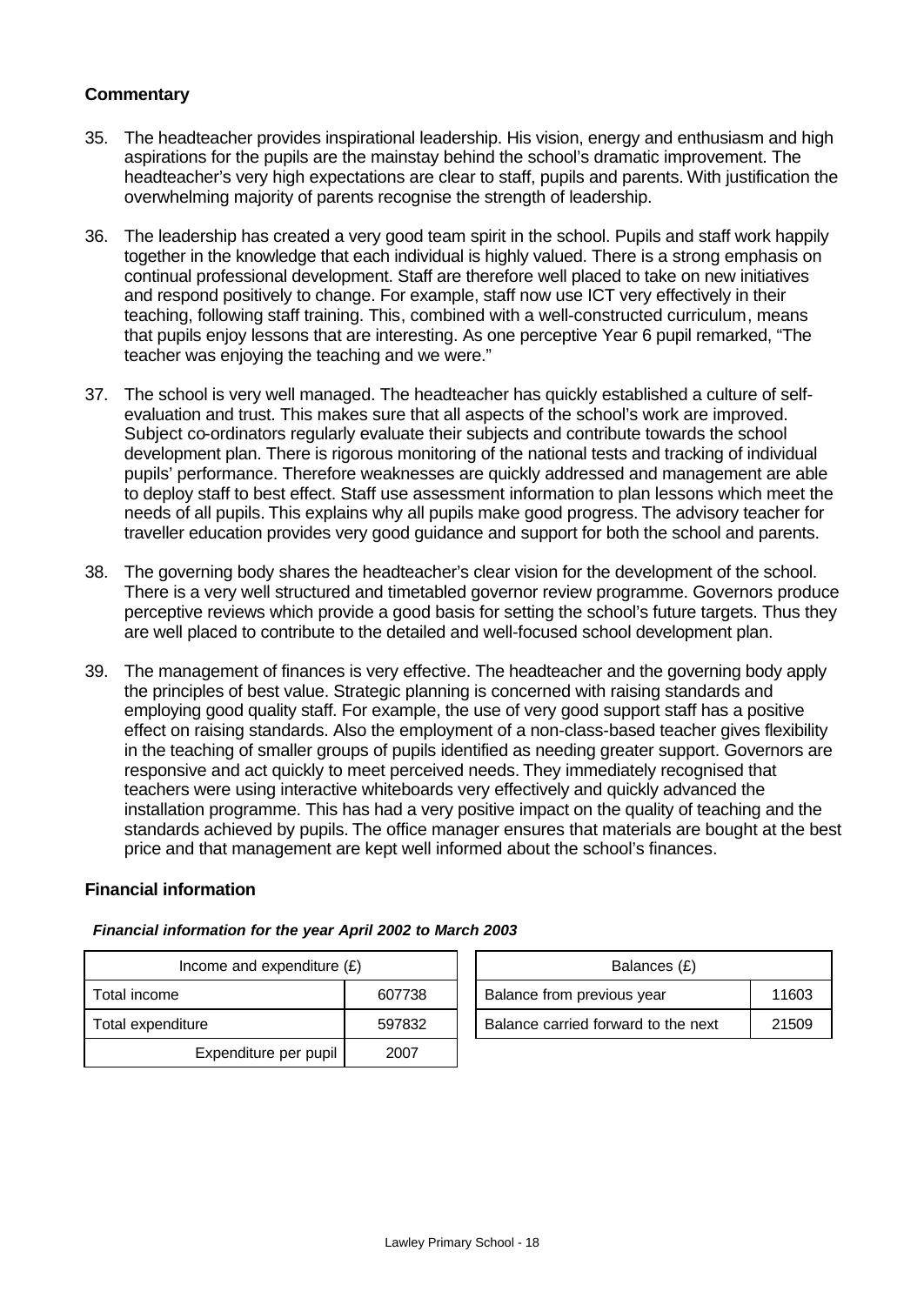# **PART C: THE QUALITY OF EDUCATION IN AREAS OF LEARNING AND SUBJECTS**

# **AREAS OF LEARNING IN THE FOUNDATION STAGE**

Provision for children in the Foundation Stage (reception year) is **good**. This represents an improvement since the previous inspection, when it was satisfactory.

When children enter the reception class, their attainment is broadly average in most areas of learning; however, in reading, writing and mathematics it is below average. Evidence from the assessment of children as they left the reception class shows that over the year 2002 – 2003 the children achieved well and made good progress by the end of their year in the reception class. Attainment in communication, language and literacy and mathematics was in line with national expectations and in all other areas of the curriculum children attained above average standards

Leadership and management are good overall. There is a well thought out curriculum that generally reflects good early education practice. The new national assessment scheme has been implemented well, and the less able children are provided with additional adult support. However, the current practice of teaching large groups of children together means that assessment is now always used effectively to move all groups of children to the next step in their learning. Good use is made of the space and resources available inside the school. Staff are aware that improvements need to be made regarding the use of the outdoor space in order to fully implement the National Curriculum for the Foundation Stage.

# **PERSONAL, SOCIAL AND EMOTIONAL DEVELOPMENT**

Provision in personal, social and emotional development is **good**.

# **Main strengths and weaknesses**

- Standards are above average by the end of the reception year.
- The children settle into school very quickly and know both class and school routines well because induction processes are good.
- Children enjoy school and are keen to learn
- Relationships between the staff and children and between the children themselves are good.
- Children are able to select tasks and to concentrate for long periods of time.
- Children become restless when required to sit and listen for long periods of time.

- 40. Standards and achievement in this area of learning are above average and most children will exceed the early learning goals by the end of their first year in school. Teaching in this area of learning is good. Teachers and their assistants ensure that children quickly learn the correct way to behave. The good induction process that takes place prior to the children starting school helps children to settle in; as a result, children enjoy school and are keen to learn. Good relationships between staff and children are quickly established and adults encourage the development of social skills in a variety of ways. Children are constantly encouraged to take turns and share. Children with special educational needs and those from travelling families are well integrated and receive good support. All are encouraged to join in, to try new things and to persevere with a task.
- 41. Two or three times a week children are given the opportunity to select what they want to do and reflect upon how well they have achieved. They are shown how to work together co-operatively on a task and given opportunities to work independently. In these lessons children demonstrate imagination and flair and are able to concentrate for long periods. At the end of these lessons,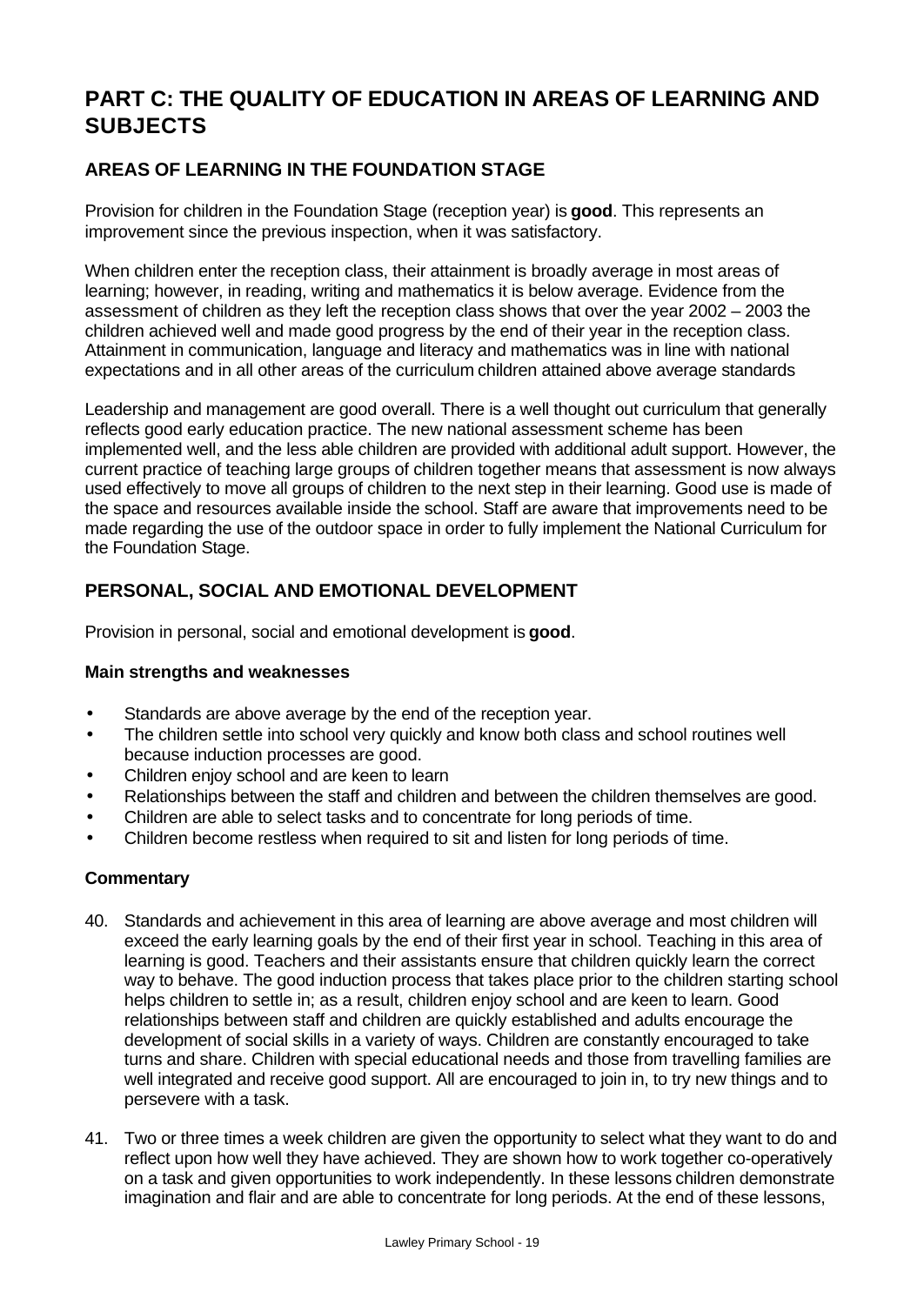children are proud to show off their finished products. However, these opportunities do not happen often enough and on occasions children have to sit and listen to the teacher for too long. On these occasions, children become restless and their learning is less effective.

# **COMMUNICATION, LANGUAGE AND LITERACY**

Provision in communication, language and literacy is **good**.

#### **Main strengths and weaknesses**

- Teachers and support staff place high priority on speaking, listening, reading and writing.
- Sometimes the groups taught are too large, and the teachers talk for too long.
- The skills needed for reading and writing are sometimes taught out of context.

#### **Commentary**

- 42. Teaching and learning are good overall. Children achieve well in developing their speaking and listening skills because they are given opportunities to share news and contribute to question and answer sessions when working as a whole class with the teacher and when being taught in small groups.
- 43. When children start school, standards in reading and writing are below average. However, the development of reading and writing skills is given a high priority. Many lessons include the reinforcement of initial sounds and the reading of simple words. As a result, children make good progress in linking letters and sounds, and the standards they achieve in writing are average by the end of the reception year. Children try hard in their lessons, but in both the lessons observed, they were kept in large groups for too long and became restless and bored as a result. Also, while the individual skills involved in reading and writing are taught well, they are taken out of context and some of the enjoyment is lost. For example, in the reading lesson, all teaching was done from teacher-made resources. While this was appropriate for the tasks, the use of an attractive published story as well would have made the lesson more appealing and relevant to the children.

# **MATHEMATICAL DEVELOPMENT**

Provision in mathematical development is **good**.

#### **Main strengths and weaknesses**

- Mathematical skills are taught very well.
- Support staff are used well to help move learning forward.

#### **Commentary**

44. Teaching is very good because the teaching and learning of mathematics is often set in naturally occurring contexts. For example, the children count the number of children who require a school dinner and those who are having sandwiches. The terms 'more than' and 'less than' are used regularly and misunderstandings corrected as a matter of course. Children are set mathematical tasks in small groups using well-designed games and activities that help children to learn in a practical way. Adults question the children whilst they are engaged in a variety of activities and are good at getting them to count and recognise numbers, shapes and sizes. As a result, children achieve very well and make good progress so that, from a below average starting point, they attain the standards expected by the end of the reception year.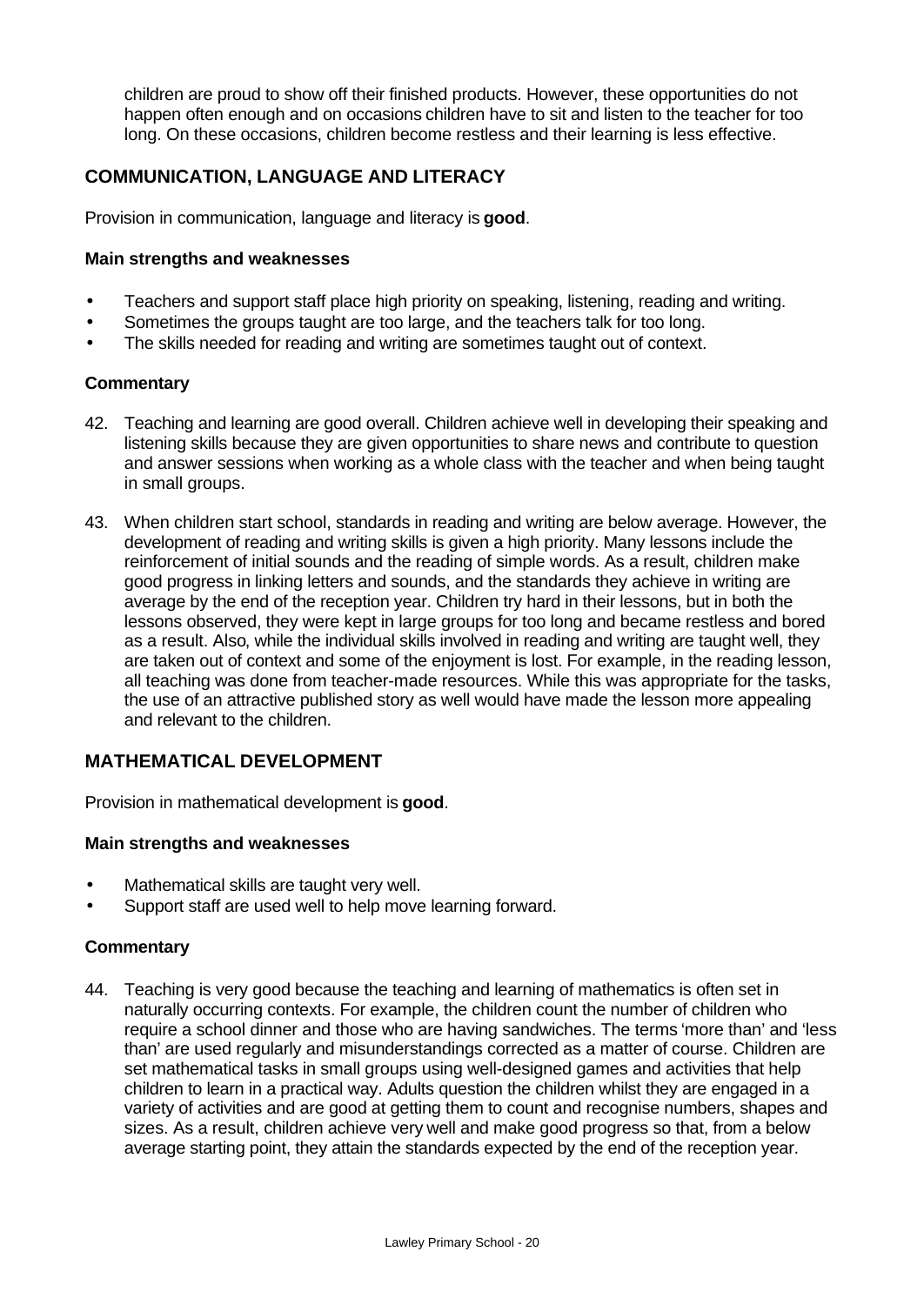# **KNOWLEDGE AND UNDERSTANDING OF THE WORLD**

It was not possible to make an overall judgement about this wide-ranging area of learning because too few aspects of it were observed. From the evidence gained both in the reception classrooms and from looking at children's work, standards attained are average. However, the science lesson observed was taught to the whole class and, although children were given little tasks to do, most of the time they were sitting observing for 50 minutes. This method of teaching does not offer sufficient scope for children to develop and practise their skills in the active way described in the National Curriculum for the Foundation Stage.

# **PHYSICAL DEVELOPMENT**

Provision in physical development is **good***.*

#### **Main strengths and weaknesses**

- The quality of teaching and learning in physical education lessons is very good.
- Children have plenty of opportunities to develop their fine muscle control in the classroom.
- Insufficient opportunities are provided for developing children's muscle control outside the classroom.

#### **Commentary**

45. Teachers use the school hall for more formal lessons and their subject knowledge, class management and organisational skills are very good. As a result, standards are likely to be above average by the end of the reception year. Inside the classroom, fine muscle control is developed well through the use of chalks, pencils, crayons, scissors, glue, paint, small toys and construction kits. However, the outdoor play area is not used consistently across the curriculum and opportunities to practise the skills to be learnt in this setting are lost.

### **CREATIVE DEVELOPMENT**

Provision in creative development is **good**.

#### **Main strengths and weaknesses**

- Skills are taught well when children are working directly with an adult
- Insufficient opportunities are provided for children to practise the skills that they are taught, during their play.

#### **Commentary**

46. Standards in creative development are average*.* Children are taught skills in a wide range of art activities. During the inspection a visiting potter taught the classes about working with clay. In this lesson, the skills needed were taught very well and the children were given plenty of help and support by a large number of additional adults. The children enjoyed the lesson and all produced high quality work. However, insufficient opportunities are provided for children to practise the skills taught on their own. Music is taught very well and children are given the opportunity to sing and play percussion instruments in formal lessons. Each classroom has a well-equipped role-play area, but again opportunities to use these are limited. However, when children do have the opportunity to engage in child-initiated activities, they are able to work independently and concentrate for long periods. They use all their senses in wide-ranging activities that encompass all areas of learning in a way that is natural to young children.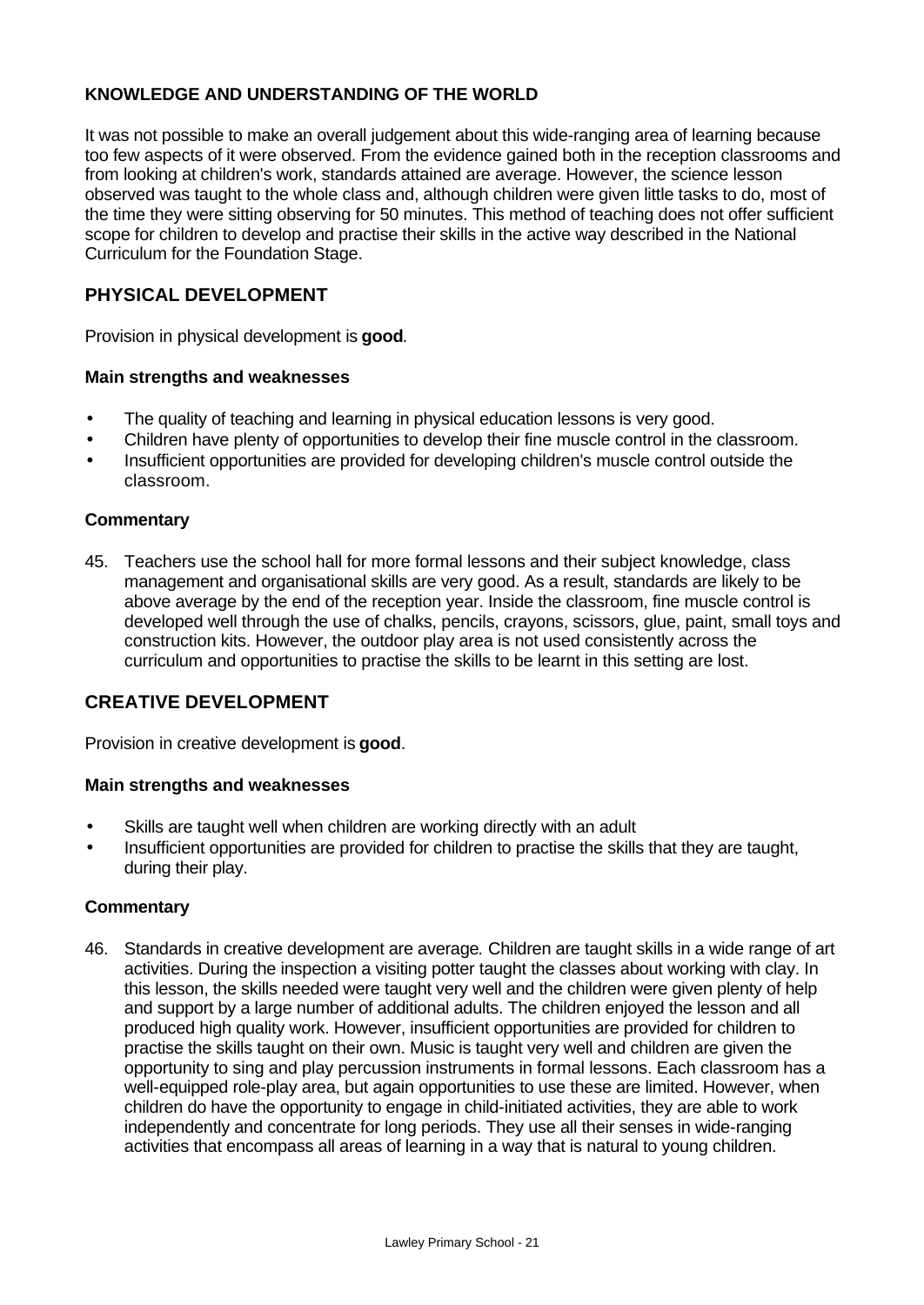# **SUBJECTS IN KEY STAGES 1 AND 2**

# **ENGLISH**

Provision in English is **very good**.

#### **Main strengths and weaknesses**

- All pupils make good progress because of very good teaching.
- School initiatives have raised standards in reading.
- Standards in speaking and listening are very good. This is because pupils are enthusiastic in lessons and want to participate.
- Pupils have very good opportunities to develop and use their literacy skills across the curriculum.
- Pupils know what to do to improve their writing because of clear guidance and very good marking.
- There is very good leadership and management by headteacher, senior managers and subject co-ordinator who monitor and check teaching and learning.

- 47. Inspection evidence shows that standards in the present Year 2 and Year 6 are above average. This represents an improvement on the previous inspection. All pupils make good progress and demonstrate a very good attitude to learning. This is because teachers deliver interesting lessons which address the needs of all pupils. A carefully structured reading programme and effective deployment of staff have helped to raise standards of reading in Year 2. The school is now in a position to achieve the higher results in reading found in similar schools. Speaking and listening skills are above average because teachers provide many opportunities for discussion. Analysis of assessment data indicates that standards in writing are on a rising trend and will be above average at the end of Year 2. Standards of writing in Year 6 are above average. Lower attaining pupils achieve well because teachers understand their needs and provide suitable work and support within lessons.
- 48. Teaching overall is very good. In a very good Year 1 lesson the teacher used a range of teaching strategies in developing pupils' understanding of information texts. Pupils made quick sketches on their own whiteboards of a digital photograph of a 1940's/1950's bus projected on an interactive whiteboard. Their speaking and listening skills were developed through a well-led discussion on similarities and differences. The teacher, through a shared writing activity, then modelled the layout of information texts. Along with the provision of historical objects, digital photographs and the support of two teaching assistants, this helped all pupils to make good progress in their writing. A strong feature of this lesson was the development of pupils' understanding of how they could improve as each group, after a brief discussion, had to identify three things they had to do to improve their writing.
- 49. Teachers provide good support to pupils in their extended writing. Pupils therefore have a good understanding of the structure of different kinds of writing and become adept at planning and editing their writing. After careful analysis of the poetry of Walter de la Mare, one Year 2 pupil generated suspense in writing: "Someone came climbing, My wee small stairs, I'm sure, I'm sure, I listened I opened, I looked left and right..."
- 50. There was evident enjoyment in all lessons observed. In a Year 3 class the teacher generated excitement as they discussed myths and legends. The teacher skilfully used the interactive whiteboard to demonstrate editing skills. Then, pupils in a shared exercise imaginatively edited a piece of text on the Minotaur. In the opening paragraph one pupil suggested changing, "It was a hot day in Crete" to "It was a good day to slay Athenians".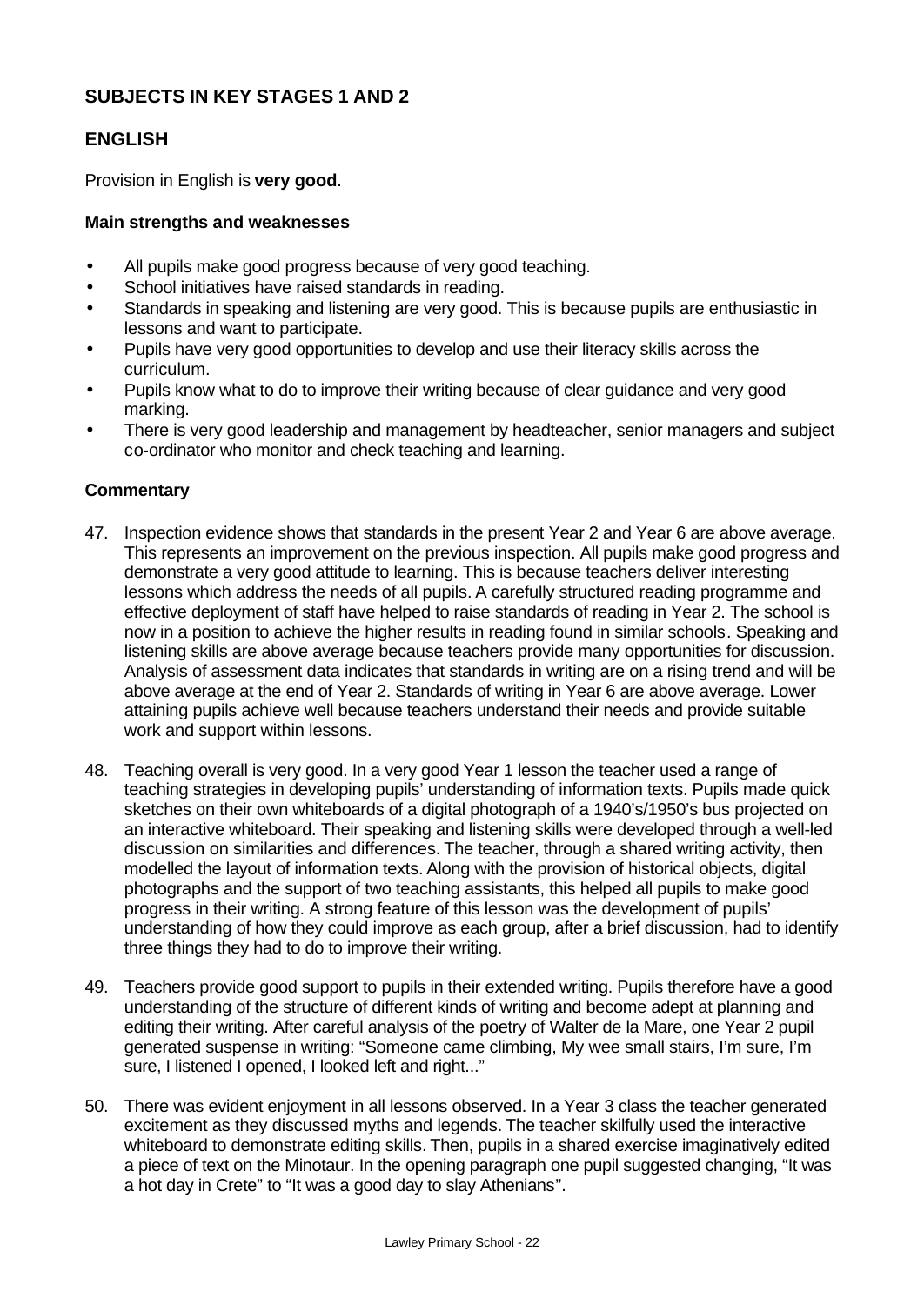- 51. The good pace of teaching and learning was evident in all lessons. In a very good Year 4 lesson the teacher was responsive to the developing needs of the pupils. By constantly setting targets, encouraging and challenging the pupils, no time was lost. Pupils therefore made good progress in writing a poem based on *The Magic Box* by Kit Wright. Role-play, debate and discussion were at the heart of a very good Year 6 lesson. Pupils' understanding of persuasive language was well developed as they argued for the opposing views on the granting of planning permission for a local development. By Year 6 pupils are adept at writing for different purposes. For example they wrote letters to the council complaining about traffic congestion, and a poem following a performance of *A Midsummer Night's Dream*. One boy displayed a wry sense of humour as he wrote: "Once there was a love chain, Hermia loved Lysander that was plain. Hermia's father wanted Hermia to marry, Demetrius not Gary."
- 52. Leadership and management are very good. Teaching and learning are monitored and the analysis of national test results identifies individuals and groups of pupils who would benefit from additional support. This helps management to deploy staff effectively and is a contributory factor to raising standards. Individual target sheets are in place and marking identifies what pupils need to do to improve. Pupils are also encouraged to set their own targets and take responsibility for their own learning. This is also helping to raise standards.

#### **Language and literacy across the curriculum**

53. The school has a curriculum which emphasises the use of writing skills across the curriculum and teachers often incorporate learning from other subjects in their literacy lessons. History provided a context for descriptive writing as pupils investigated historical objects. Pupils' work in science and history helped them to write in a journalistic style about the first moon landing. Their understanding of formal and informal writing was well developed as they explored the impact on the local environment of proposed developments. Pupils are skilful in using wordprocessing skills to present writing in different formats. For example, they prepare *PowerPoint* presentations on mathematical problems and create 'mind maps' to help them in research.

# **MATHEMATICS**

Provision in mathematics is **very good**.

#### **Main strengths and weaknesses**

- The quality of teaching is consistently good throughout the school and enables all pupils to achieve well. By the end of Years 2 and 6, standards are above average.
- Pupils are enthusiastic about the subject.
- Questioning is used effectively in numeracy to extend pupils' learning.
- ICT and other resources are used very well to support teaching and learning.
- Marking, target setting and assessment procedures are used very well to help pupils understand how good their work is and how it could be improved.
- Leadership and management of mathematics are very good.

- 54. The quality and impact of the consistently good teaching throughout the school mean that pupils achieve well and standards are high. As a result, pupils are likely to attain above average standards in the national assessment tests. This is an improvement on the standards at the time of the previous inspection and on the results of the 2003 tests, when standards were in line with national expectations.
- 55. Pupils are enthusiastic about the subject and enjoy their lessons because of the very good relationships that they have with the teachers and classroom assistants. They are given frequent opportunities to work in pairs. This increases their self-confidence and motivation for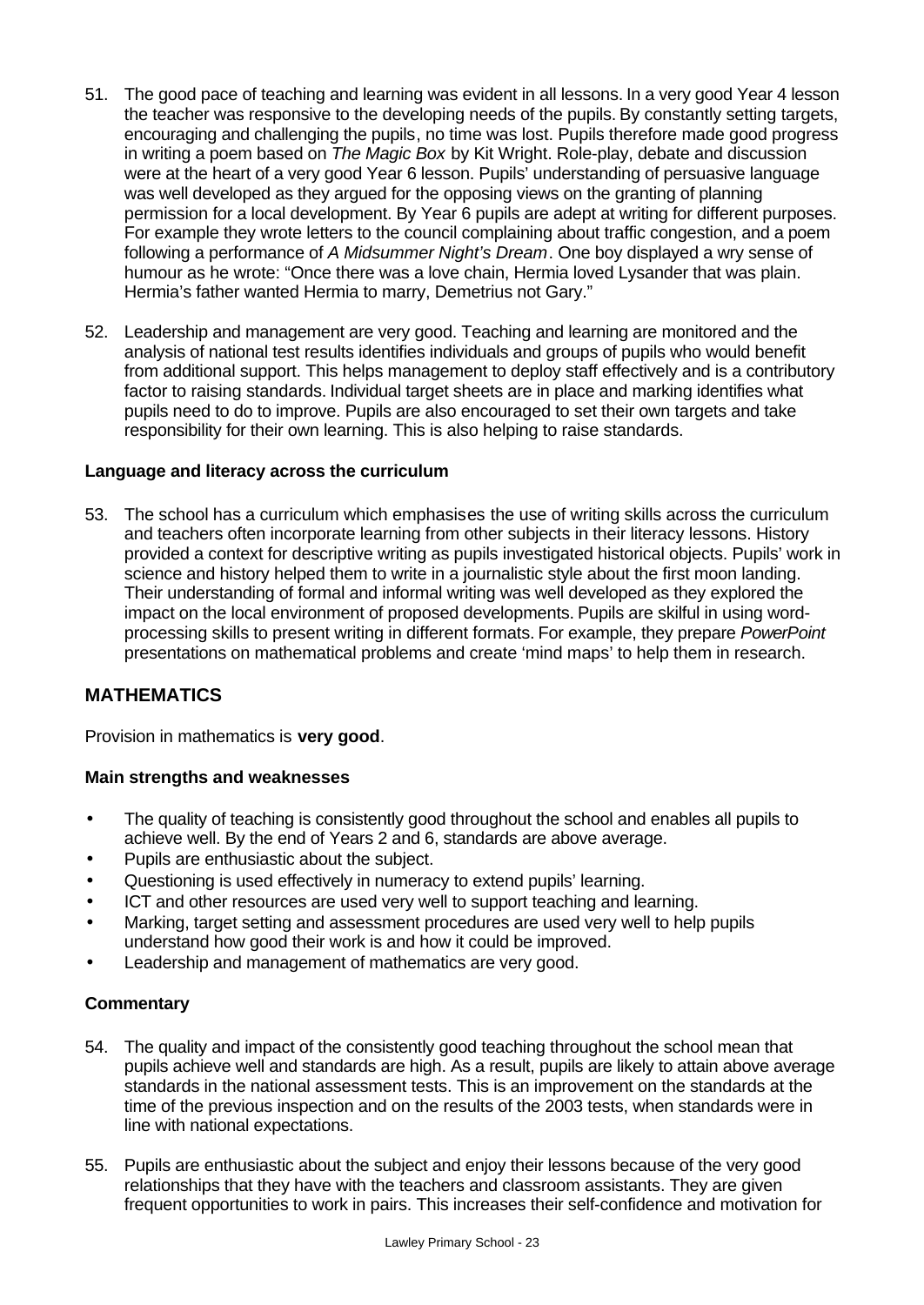the subject. They concentrate very well in lessons and the work they produce is carefully done and very neatly presented.

- 56. The very good match of work to the needs of individuals, coupled with additional adult support for those who need it, ensures that all pupils, including those at the early stages of learning to speak English, traveller children and pupils with special educational needs, achieve well. The recent grouping of Year 2 pupils by ability is having a positive effect on the standards achieved. Throughout the school, teachers use questioning effectively during numeracy sessions to extend pupils' learning. This encourages pupils to think mathematically and to explain the strategies they use to answer or solve problems. Teachers use the interactive whiteboard very effectively to produce visual images and practical demonstrations to develop pupils' understanding. Teaching styles are imaginative and pupils' understanding is supported well by the good use of resources. Teachers provide time for pupils to reflect and recognise their mistakes whilst also providing them with strategies for improvement. Time at the end of lessons is used effectively to review what pupils have learned and to highlight what they need to learn next.
- 57. Marking is used consistently well to inform the pupils about their learning and what they need to learn next. Teachers have high but realistic expectations of pupils and provide appropriately challenging targets for future achievement. Assessment procedures tracking pupils' progress are used very effectively to raise standards throughout the school.
- 58. Leadership and management are very good. The mathematics co-ordinator has a clear understanding of the strengths and weaknesses in the subject because she has monitored the teaching and learning in class, and looked at teachers' planning and the work that pupils produce. Resources are good and well maintained. The co-ordinator has been instrumental in bringing about the good improvements that have led to improved standards throughout the school.

#### **Mathematics across the curriculum**

The breadth of the curriculum ensures that pupils have a good all-round knowledge in mathematics that they are able to use to support work in a wide range of subjects. Evidence of the effective use of mathematics was seen in science, music, history, geography, religious education and design and technology. The consistent application of ICT in lessons is increasing pupils' enthusiasm for mathematics as well as promoting achievement in aspects such as the handling of data.

# **SCIENCE**

Provision in science is **very good**.

#### **Main strengths and weaknesses**

- Very good teaching helps pupils to make good progress.
- Pupils' behaviour and attitudes are very good.
- Leadership and management are very good.

#### **Commentary**

59. Teachers plan their lessons carefully, matching the learning objectives with appropriate resources and activities. They make very good use of teaching methods from the National Literacy Strategy. Lessons start with teachers telling pupils what they will learn, and how this fits in with their previous learning. Pupils are able to reflect on what they have learnt at the end of lessons, when teachers ensure that key points are shared. Teachers use good examples to illustrate points and provide clear explanations. They structure learning effectively, which results in pupils making good gains in their knowledge and understanding. Effective questioning is used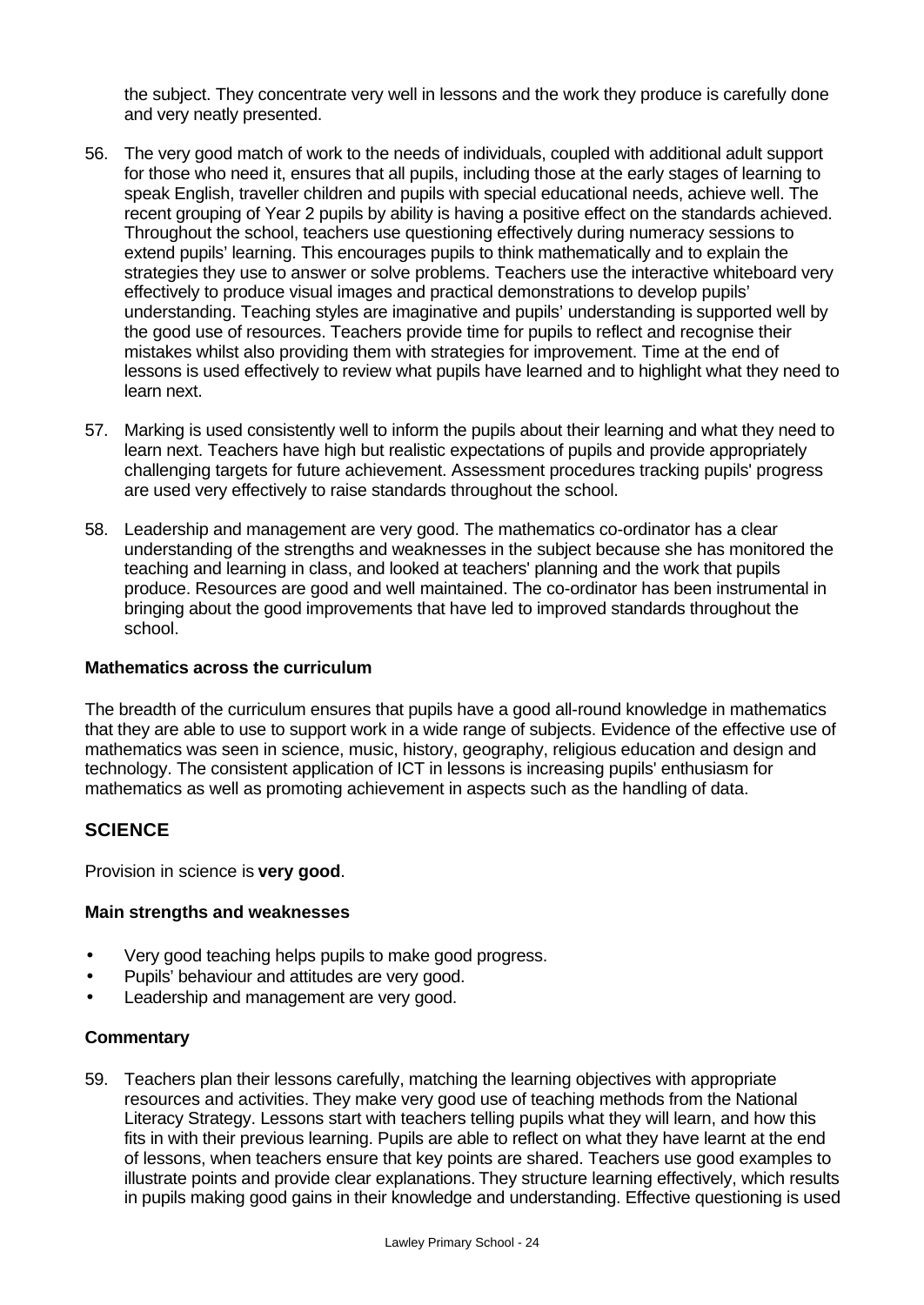well to promote learning. In a Year 6 revision lesson about solids dissolving in a liquid, pupils enjoyed the challenge of the quick-fire questions, and were able to describe what new things they had learnt. All pupils make good progress, including those with special educational needs. Very good support for children with special educational needs is provided by well-matched activities and effective guidance and support from teachers and classroom assistants.

- 60. Pupils enjoy science. They handle equipment carefully and safely. Teachers make lessons exciting and fun, which helps pupils feel that they can succeed. In a Year 2 lesson about how materials change when heated, the pupils were able to predict that some changes would not be reversible but other changes could be reversed to their previous state and shared their fascination with the teacher. Relationships between teachers and pupils are very good. Pupils work well together, sharing tasks and equipment. All of these lead to a better learning environment where progress is accelerated and improved.
- 61. The subject leader has established clear priorities to raise standards. These are based on her good monitoring of science across the school, through lesson observations, and looking at pupils' work and teachers' planning.

# **INFORMATION AND COMMUNICATION TECHNOLOGY (ICT)**

Provision in information and communication technology (ICT) is **very good**.

#### **Main strengths and weaknesses**

- Pupils make good progress in the development of basic skills because of challenging teaching.
- ICT is integrated well into the teaching and learning of other subjects.
- Very good leadership and management by the subject co-ordinator have made sure that the subject is well resourced and teachers have the necessary skills and support.

- 62. Standards by the end of Year 2 are in line with national averages and are above average by the end of Year 6. This represents a significant improvement on the standards seen at the last inspection. All pupils achieve well and make good progress in their acquisition of basic ICT skills.
- 63. Although it was possible to observe only two lessons, analysis of pupils' work, the use of ICT in other lessons, discussions with pupils and observation of non-lesson-based activities indicate that teaching overall is very good. Teaching was challenging in the two lessons seen in Years 1 and 2. The emphasis was on the use of ICT as a learning tool and pupils quickly learnt the basic keyboard skills in this context. In a Year 1 lesson adults acted as a support, questioning and challenging. The pupils quickly navigated their way onto a website and were soon scrolling through a gallery of pictures of synagogues, comparing similarities and differences. This emphasis on independent learning was also seen in a Year 2 lesson. Pupils quickly accessed a music program. They then used their ICT skills to select, create and control sounds.
- 64. By Year 6, pupils demonstrate a good knowledge and understanding of how to use ICT. In conversation they confidently use subject-specific vocabulary. They demonstrated their ability to access, create, modify, save and retrieve data and programs. They have a good understanding of the use of ICT in communication, controlling and sensing. They create *PowerPoint* presentations and exchange e-mails with their classmates within the classroom environment. With support they are creating a school website, presenting information in different formats. They have also had the opportunity to use digital cameras and electronic microscopes.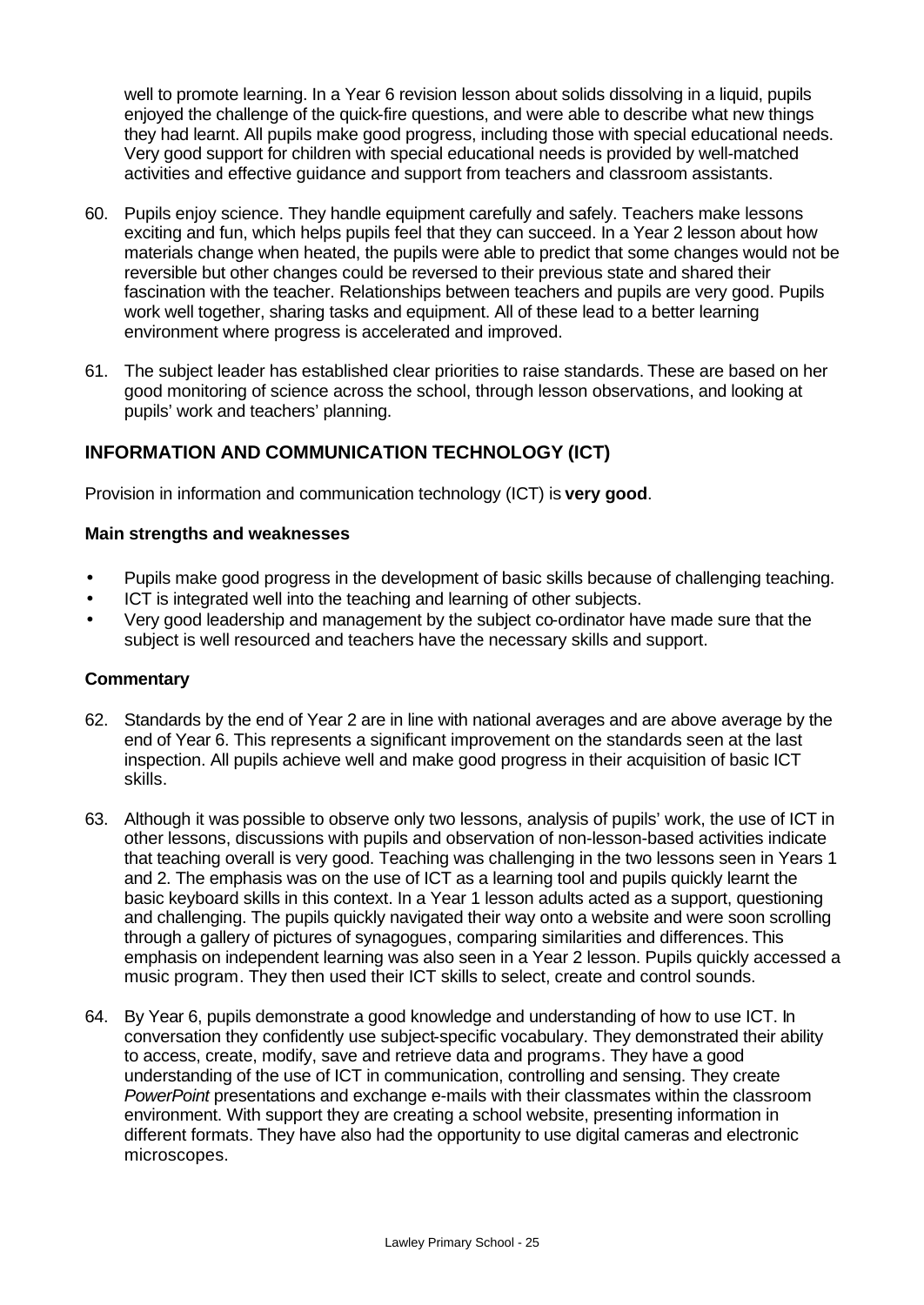65. Leadership and management are very good. A well-constructed and managed programme of development has made sure all issues raised at the previous inspection have been successfully addressed. The subject is very well resourced and staff training has given teachers the necessary skills. Management are not complacent and are seeking further to develop ICT, as in the school website and through a pupil self-assessment programme.

#### **Information and communication technology across the curriculum**

66. Through good management, the school has been particularly successful in the integration of ICT in the teaching and learning within other subjects. That it has been well supported by staff in this respect is clearly seen in the very good use of ICT within lessons. The use of integrated whiteboards has proved to be a powerful teaching tool in other subjects. For example, ICT is well used in literacy lessons to edit texts and develop pupils' use of colourful language. Pupils use word-processing skills to present writing in different formats and for different purposes as in a *PowerPoint* presentation on 'Flight'. They create databases and graphs in their numeracy work and use the Internet to research work in geography, history and religious education.

# **HUMANITIES**

# **Geography and History**

Provision in geography is **good**. No judgement is possible on provision in history as no lessons were observed during the inspection.

#### **Main strengths and weaknesses**

- There is consistently good development of skills in both subjects.
- Good teaching enables good learning to take place.
- The good management of the two subjects, including visits, enhances learning effectively.
- Both subjects encourage the development of numeracy, literacy and ICT skills effectively.

- 67. To promote skills development and raise standards overall the school has begun to develop plans for each subject which identify how links can be made with other subjects of the curriculum and with the development of skills in literacy, numeracy and ICT. This focus has already resulted in pupils making good progress. In history, there are many opportunities for pupils to undertake research and produce their own work on topics, such as work linked to their visit to Blists Hill Museum. Pupils spoke enthusiastically and knowledgeably about this visit. The school is particularly keen to ensure that history is exciting and to provide all its pupils with first hand experiences, planning visits to places of interest which will support and reinforce their learning. In geography, pupils learn basic skills of map reading, learn about countries and continents and discuss weather patterns, using recorded weather forecasts to reinforce their learning.
- 68. Teachers plan both subjects well. Lessons are conducted at a brisk pace, effective use is made of resources and there is good subject knowledge. The preparation and very good pupil/teacher interaction create a very good environment for learning, which promotes enthusiasm and stimulation. For example, during a very good Year 6 geography lesson on transport problems in the locality the lesson was organised so that pupils worked in pairs, discussed their tasks in a mature manner and set about completing their work energetically. In the plenary session, they eagerly offered their findings using appropriate vocabulary. Similarly in a Year 3 geography lesson, the teacher brought the lesson alive by excellent use of the interactive whiteboard so that pupils could see and contrast different localities with very good links between geography, history, religious education and PSHE, and could learn very effectively from this approach.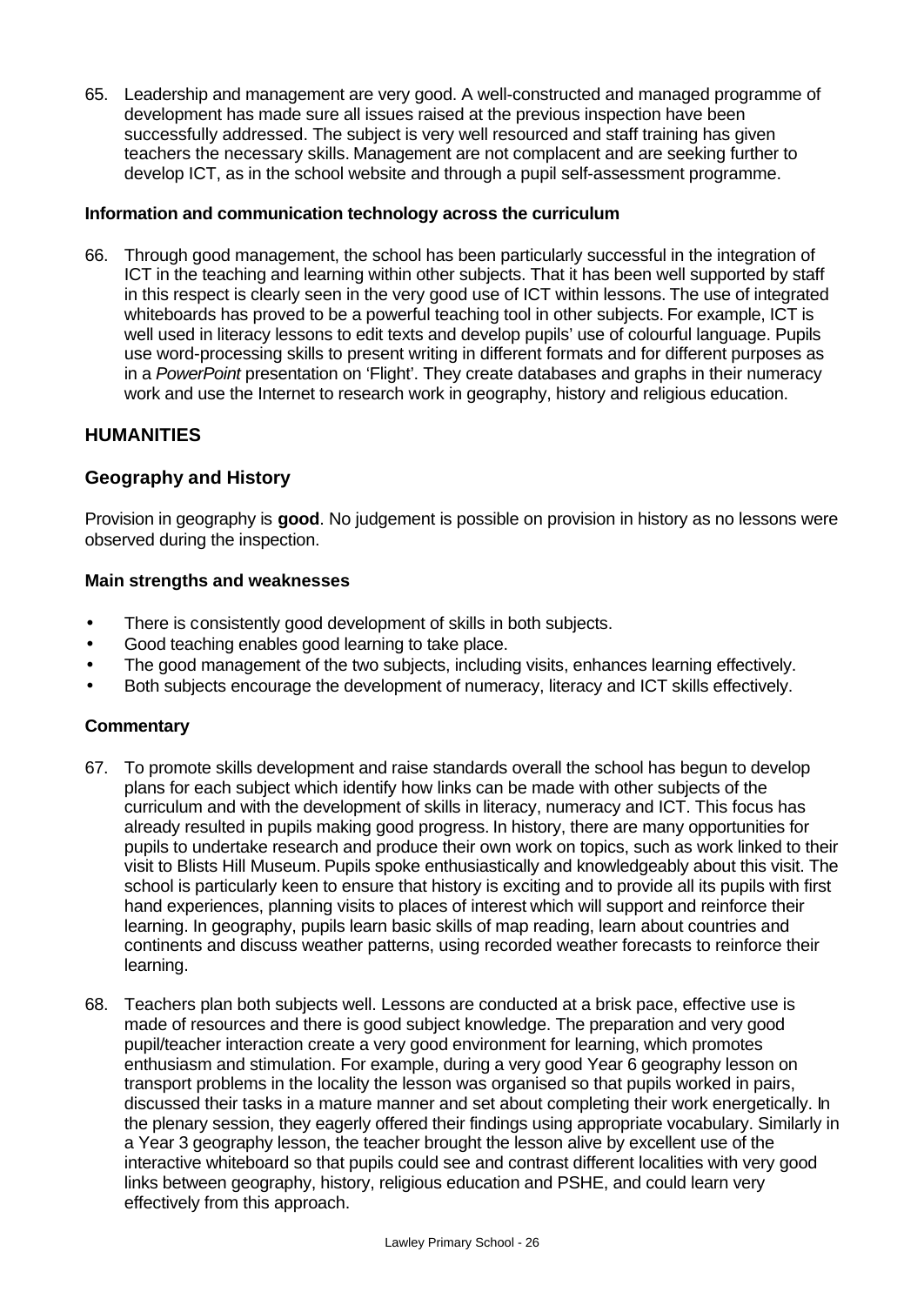69. In history and geography, good use is made of places of interest in the area to investigate historical and geographical features. This enhances pupils' learning through first hand discovery and experiences, such as conducting a traffic survey of how pupils travel to school and discussing the potential development of a nearby large house. This enhances and develops their skills of enquiry. Similarly pupils develop their skills in history when they visit Blists Hill Museum as part of their comparative study of factories in Victorian times. Such visits and research lead to stronger, more effective learning, whilst bringing the subjects alive.

# **Religious education**

Provision for religious education is **good**.

#### **Main strengths and weaknesses**

- Pupils demonstrate very positive attitudes towards the subject.
- Pupils' work is carefully marked but does not always indicate how pupils can improve.
- Teachers plan lessons well, have high expectations and make good links with other subjects.
- First hand opportunities to learn about other religions and places of worship are limited.
- There is no formal assessment in place.

- 70. Standards in Years 2 and 6 are in line with those expected in the locally agreed syllabus. This judgement is the same as at the time of the last inspection. However, since then, the scheme of work has been further developed in line with local guidance. A new agreed syllabus is due out later this year. This will be based on 14 open-ended questions designed to make pupils think deeply about their beliefs and those of others, about worship and celebrations, religious life styles, the meaning of symbols and how people turn to religion for guidance in everyday life. The new approach is very much in keeping with the school's philosophy in that it promotes investigation, exploration, questioning and enquiry. Pupils are encouraged to interpret their findings and communicate them to each other. They are expected to be reflective and thoughtful, growing in understanding and sensitivity.
- 71. In Year 1, much of the work pupils do is directly linked to their own life styles and understanding. For example, they talk about favourite colours and the feelings they evoke. They think about their special things and places that are important to them. Teachers then help them to share these ideas with one another so that they come to realise that others have different views and feelings. These ideas are then expanded to consider special things and places in religion. By the end of Year 2 pupils have used the computer to compare the interior of a Christian church with that of a synagogue. They know about key people and the main celebrations in both religions. They have handled religious artefacts and used these as a basis for still-life paintings.
- 72. By Year 6, pupils research the Internet to build a sound knowledge and understanding of the beliefs, teachings and practices of various major religions, and reflect on what religious experiences might mean to those who believe. However, their first hand experience of believers and places of worship is limited because there are few visitors to school and the number of visits to the places of worship studied are limited. Pupils have a very positive attitude towards religious education and this is demonstrated in the care they take in the presentation of their work. Neat careful work is clearly valued by the teachers in their marking, but marking does not explain how pupils can develop their knowledge and understanding further.
- 73. Teaching is good overall. Teachers use lessons well to bring together English, history, geography and religion. Links with PSHE are especially good and the teachers use the subject to promote spirituality well. ICT is used very well to help pupils throughout the school gain greater insight and understanding. Teachers have high expectations of both behaviour and work but at present there is no formal assessment scheme in place.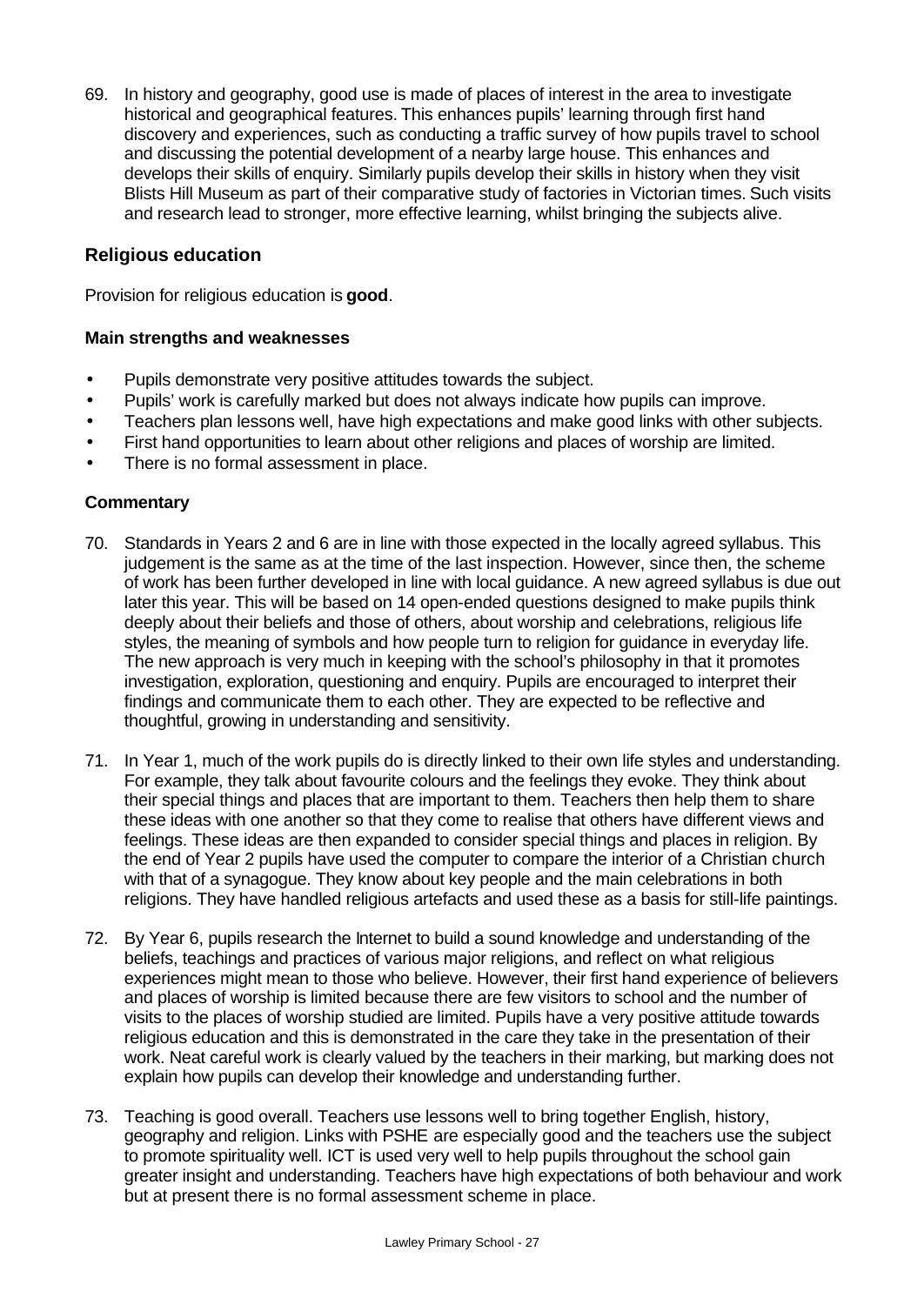74. Leadership and management are good. The co-ordinator is knowledgeable about religious education. She has enthusiastically taken on board the requirements of the revised version of the locally agreed syllabus. The changes to the school's scheme of work ensure that pupils are provided with a good range of experiences in line with requirements. She monitors teachers' planning, ensures appropriate relevant resources are available and keeps herself informed by regularly attending co-ordinators' meetings.

# **CREATIVE, AESTHETIC, PRACTICAL AND PHYSICAL SUBJECTS**

Insufficient evidence was obtained to make overall judgements about the provision in art and design, or in design and technology.

# **Art and design**

Two art and design lessons were seen, one in Year 2 and one in Year 5, and the quality of teaching in both of these was good. Both lessons successfully promoted the development of skills, for example techniques for drawing from life and the skills involved in using the work of other artists to influence pupils' own work. However, these are mainly European. When the work on display and the collections of past work were scrutinised, too few opportunities to study artists from other cultures were seen. The profile of art and design has been raised by the recent initiatives that have been put in place such as the work the school does with artists in residence, and the annual art display in the town hall. The after-school art club helps to further develop pupils' skills. At the time of the last inspection, standards were average in both Years 2 and 6. Currently, standards are average in Year 2 and above average by Year 6.

# **Design and technology**

No lessons in design and technology were seen, but judging from the work seen and from teachers' planning, pupils have the opportunity to experience a wide range of different types of activity. Pupils are enthusiastic about the subject and, as a result, they try hard, achieve well and make good progress. Standards in Year 2 are average for their age, but by Year 6 standards are above those expected. This represents a good improvement since the last inspection when standards were below average in Year 6. This improvement has been brought about because there are now named co-ordinators for the subject and links have been formed with both businesses and secondary school specialists. This has improved the confidence and skills of the teachers and raised the profile of the subject.

# **Music**

The schools' provision in music is **satisfactory**.

#### **Main strengths and weaknesses**

- Teachers are enthusiastic and make effective use of ICT.
- Use of musical vocabulary and evaluation are not consistent.

- 75. Pupils reach average standards by the end of Year 2 and Year 6, and made good progress within lessons seen. This is because there is enthusiastic teaching and pupils enjoy their lessons. Pupils have the opportunity to sing in assemblies and performances and also to create music and play musical instruments.
- 76. Teaching is good overall. In a good Year 2 lesson, effective use was made of ICT to develop pupils' understanding of pitch, notation and the names of musical instruments. Pupils created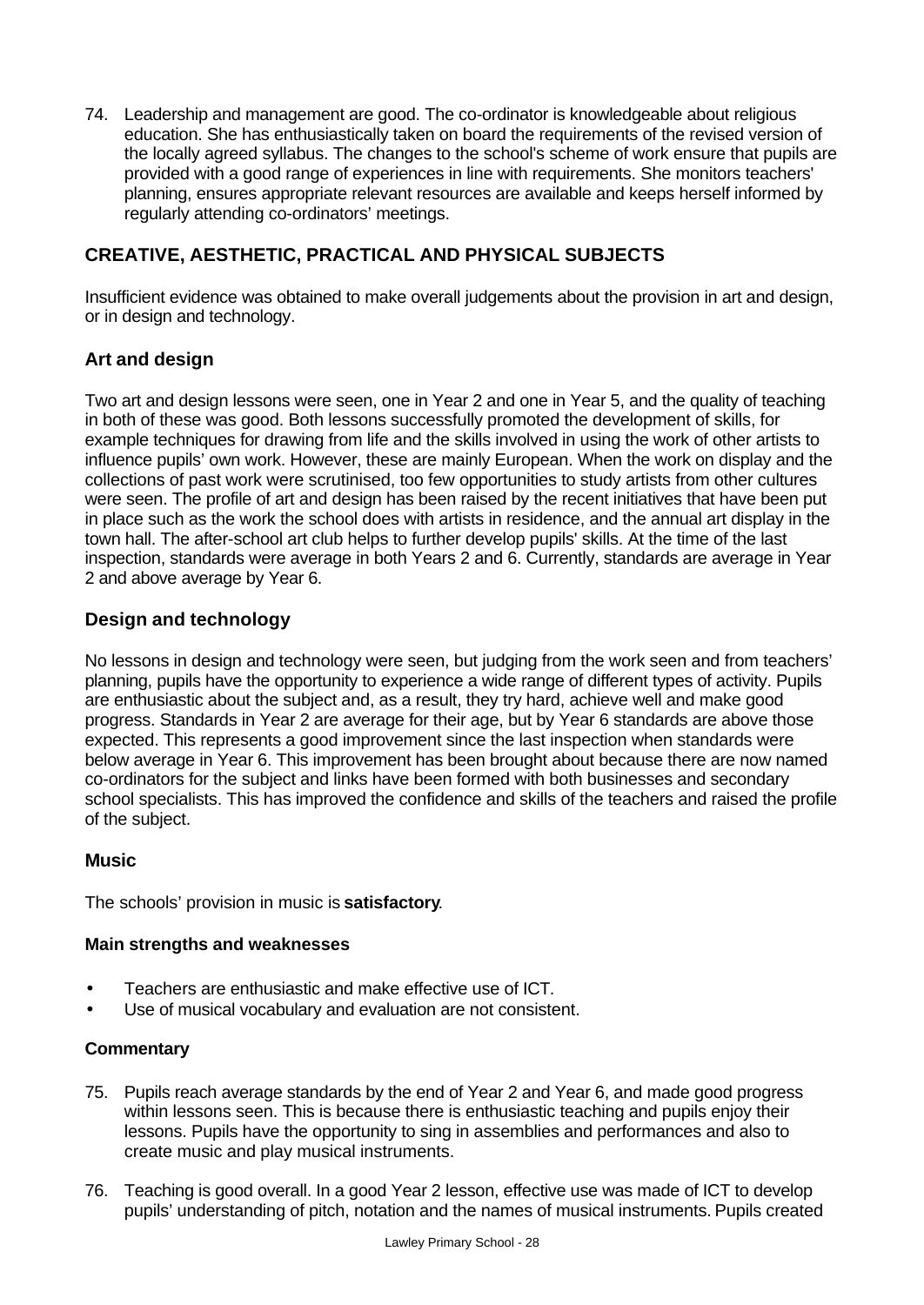musical sequences and linked pitch to the relative position of the note on the notation sheet. However, pupils did not evaluate their work and so deepen their appreciation of how music can create different effects and moods. Pupils in a Year 4 lesson were carried along by the teacher's enthusiasm. At the end of the lesson they performed the song *Jibber Jabber* with obvious enjoyment. Accompanied by a tape and a xylophone they sang in two parts, maintaining timing and tune. Their diction was less well developed as insufficient time was given to reviewing and evaluating this element. There was also insufficient emphasis on the development of pupils' understanding of musical vocabulary. In a Year 6 lesson, pupils made good progress in how music can create different effects. Paintings by Constable, Pissarro and Van Gogh projected on the interactive whiteboard provided inspiration for the pupils. They discussed as a class and in groups how different musical instruments could be used to represent and reflect the moods illustrated. Pupils evaluated their performance and were able to discuss the work in terms of beat, rhythm, tempo and dynamics. This was a good practical lesson which enabled pupils to combine different musical elements and discuss their relationship.

77. Leadership and management are good. There is now documentation in place to support teachers' planning. This is an improvement on the previous inspection. The subject is well resourced with a good range of instruments attractively displayed. The subject manager has produced an action plan and identified areas for further development.

# **Physical education**

Insufficient evidence was gathered to make an overall judgement on provision. In a good Year 2 lesson, pupils understood how physical activity contributes to health. They were able to develop a sequence of movements on the floor then translate this to the apparatus. Pupils participate in a number of games, gymnastics, athletics, dance and swimming activities. All pupils learn water safety and the large majority learn to swim 25 metres. They have the opportunity to participate in inter-school competitions. There is now a subject manager in place which is an improvement on the previous inspection. An action plan is in place which identifies areas for further development.

# **PERSONAL, SOCIAL AND HEALTH EDUCATION (PSHE) AND CITIZENSHIP**

PSHE is given an appropriately high place in the curriculum. The subject has an up-to-date policy and scheme of work and is taught to each class every week. The co-ordinator carries out her duties very well, making sure that staff make appropriate links between the subjects. The scheme is wide ranging, encompassing healthy living, including diet, relationships and an awareness of the dangers of alcohol, smoking and illegal drugs, and citizenship.

Only one lesson was observed. This was in Year 2 and the pupils were learning to understand and describe emotions. The whole lesson was designed to raise and enhance the pupils' self-esteem by affirming their individual positive qualities. The lesson was delightful and the pupils paid one another genuine and thoughtful compliments in response to the very good example set by the teacher.

By the time pupils reach Year 6 the topics studied become increasingly wide ranging and pupils consider the difference between a range of jobs both in this country and abroad. They know that skills, ability, location and availability influence opportunities for employment. They learn to challenge stereotyping by race, gender and disabilities, to work as a team for a common purpose and to seek solutions to problems. They become increasingly able to receive feedback about their own work and to give constructive and sensitive appraisals of other people. However, although pupils learn to respect other cultures and faiths in their religious education lessons, too little attention is given to preparing pupils for life in a modern multi-cultural society.